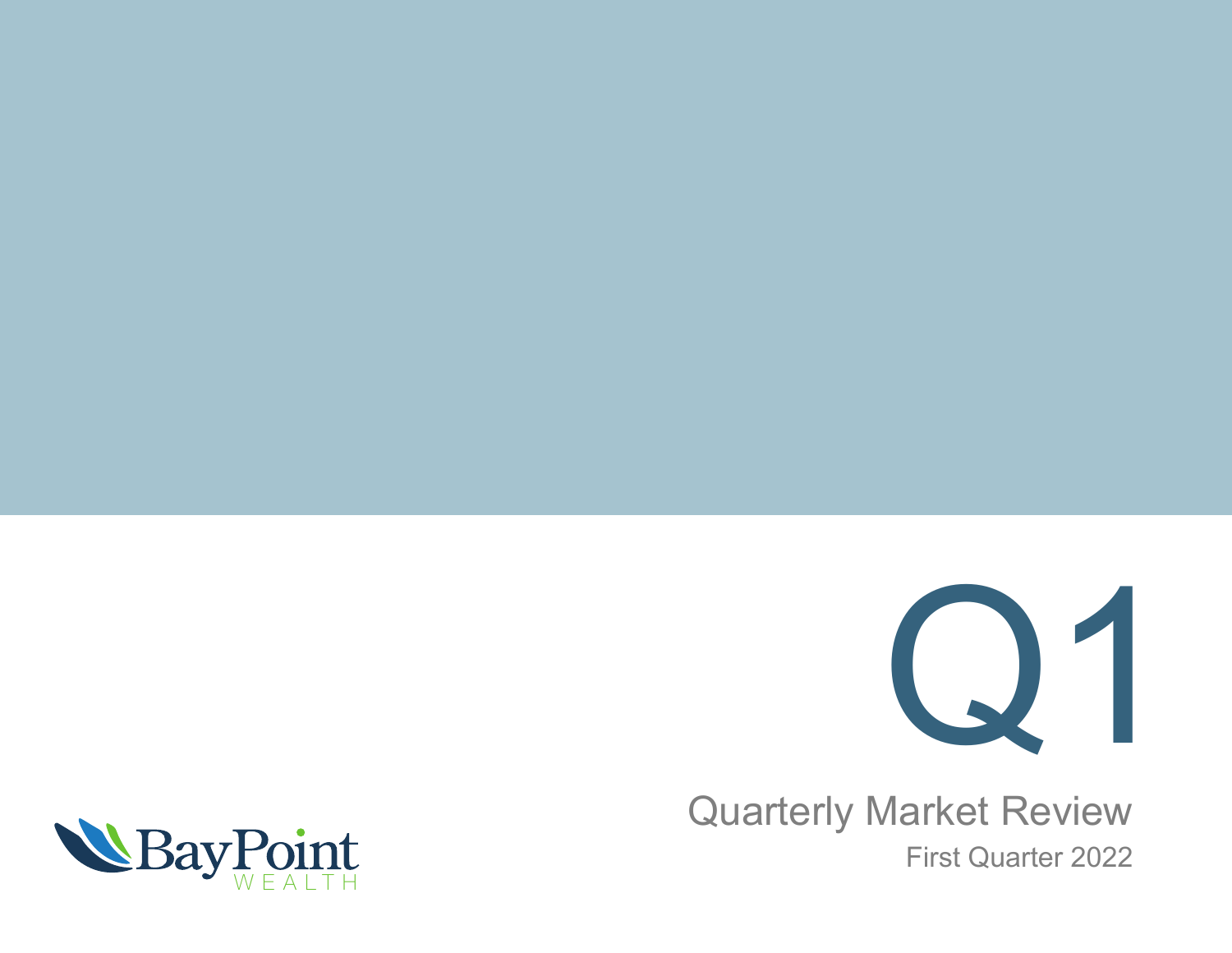### Quarterly Market Review



First Quarter 2022

This report features world capital market performance and a timeline of events for the past quarter. It begins with a global overview, then features the returns of stock and bond asset classes in the US and international markets.

The report also illustrates the impact of globally diversified portfolios and features a quarterly topic.

### Overview:

Market Summary World Stock Market Performance US Stocks International Developed Stocks Emerging Markets Stocks Country Returns Real Estate Investment Trusts (REITs) **Commodities** Fixed Income Global Fixed Income Impact of Diversification Quarterly Topic: Is It Time to Sell Stocks? Appendix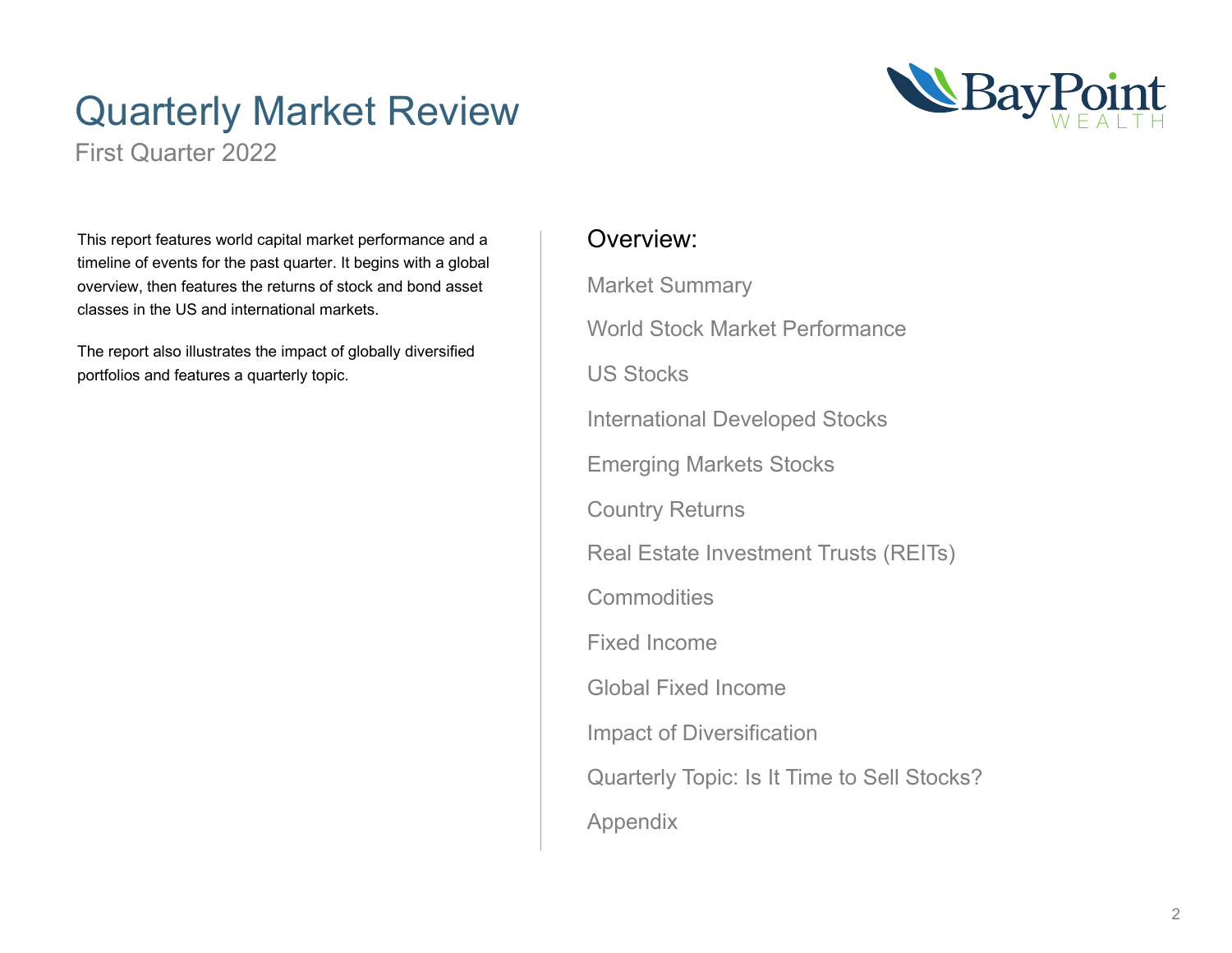

### Quarterly Market Summary

Index returns

|                                    | <b>US Stock</b><br><b>Market</b> | International<br><b>Developed</b><br><b>Stocks</b> | Emerging<br><b>Markets</b><br><b>Stocks</b> | Global<br>Real<br><b>Estate</b> | <b>US Bond</b><br><b>Market</b> | Global<br><b>Bond</b><br><b>Market</b><br>ex US |
|------------------------------------|----------------------------------|----------------------------------------------------|---------------------------------------------|---------------------------------|---------------------------------|-------------------------------------------------|
| Q1 2022                            |                                  |                                                    | <b>STOCKS</b>                               |                                 |                                 | <b>BONDS</b>                                    |
|                                    | $-5.28%$                         | $-4.81%$                                           | $-6.97%$                                    | $-3.81%$                        | $-5.93%$                        | $-4.05%$                                        |
| Since Jan. 2001                    |                                  |                                                    |                                             |                                 |                                 |                                                 |
| Average<br><b>Quarterly Return</b> | 2.4%                             | 1.6%                                               | 2.8%                                        | 2.6%                            | 1.0%                            | 1.0%                                            |
| <b>Best</b>                        | 22.0%                            | 25.9%                                              | 34.7%                                       | 32.3%                           | 4.6%                            | 4.6%                                            |
| Quarter                            | 2020 Q2                          | 2009 Q2                                            | 2009 Q2                                     | 2009 Q3                         | 2001 Q3                         | 2008 Q4                                         |
| Worst                              | $-22.8%$                         | $-23.3%$                                           | $-27.6%$                                    | $-36.1%$                        | $-5.9%$                         | $-4.1\%$                                        |
| Quarter                            | 2008 Q4                          | 2020 Q1                                            | 2008 Q4                                     | 2008 Q4                         | 2022 Q1                         | 2022 Q1                                         |

Past performance is not a guarantee of future results. Indices are not available for direct investment. Index performance does not reflect the expenses associated with the management of an actual portfolio. Market segment (index representation) as follows: US Stock Market (Russell 3000 Index), International Developed Stocks (MSCI World ex USA Index [net dividends]), Emerging Markets (MSCI Emerging Markets Index [net dividends]), Global Real Estate (S&P Global REIT Index [net dividends]), US Bond Market (Bloomberg US Aggregate Bond Index), and Global Bond Market ex US (Bloomberg Global Aggregate ex-USD Bond Index [hedged to USD]). S&P data © 2022 S&P Dow Jones Indices LLC, a division of S&P Global. All rights reserved. Frank Russell Company is the source and owner of the trademarks, service marks, and copyrights related to the Russell Indexes. MSCI data © MSCI 2022, all rights reserved. Bloomberg data provided by Bloomberg.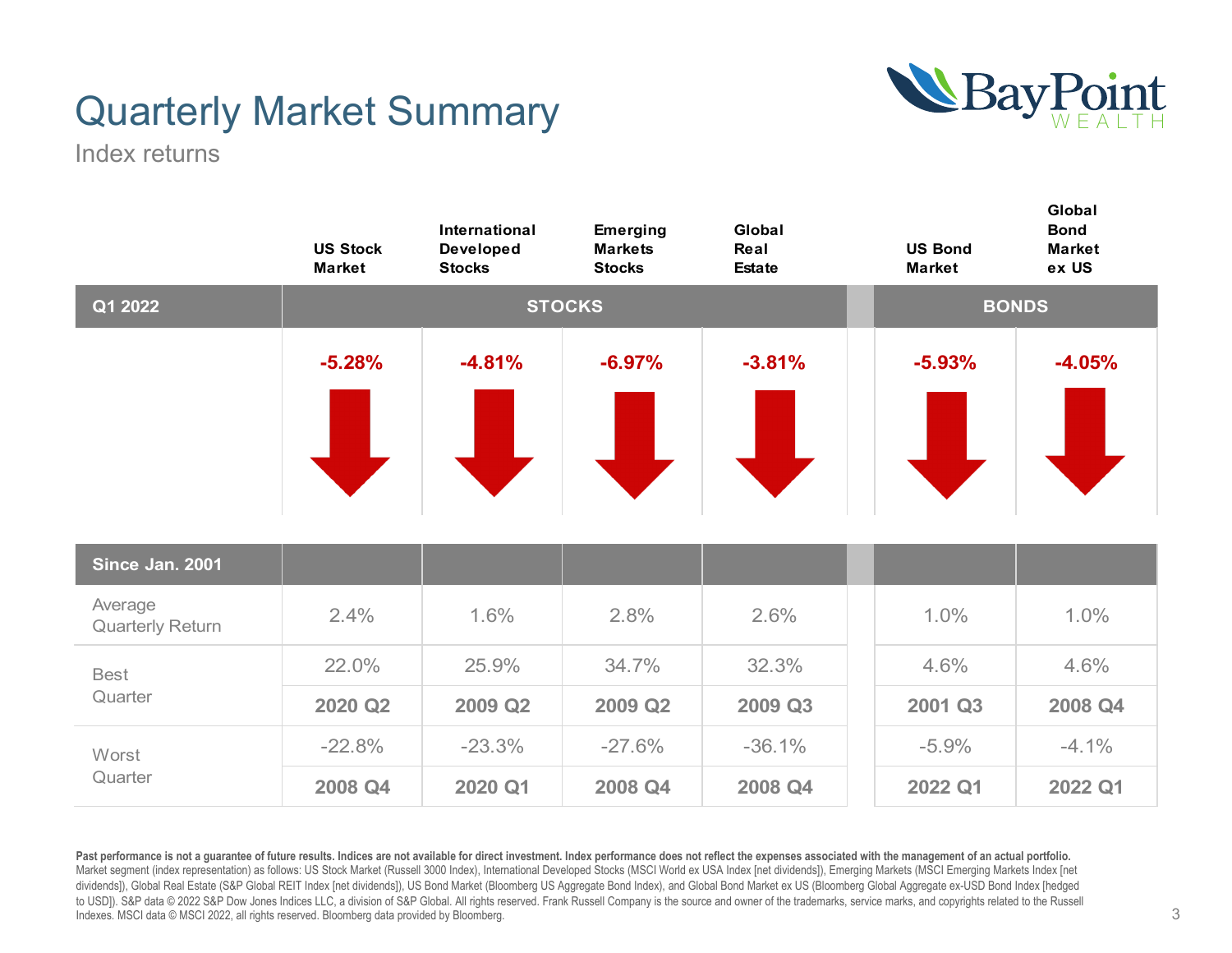

### Long-Term Market Summary

Index returns as of March 31, 2022



Past performance is not a quarantee of future results. Indices are not available for direct investment. Index performance does not reflect the expenses associated with the management of an actual portfolio. Market segment (index representation) as follows: US Stock Market (Russell 3000 Index), International Developed Stocks (MSCI World ex USA Index [net dividends]), Emerging Markets (MSCI Emerging Markets Index [net dividends]), Global Real Estate (S&P Global REIT Index [net dividends]), US Bond Market (Bloomberg US Aggregate Bond Index), and Global Bond Market ex US (Bloomberg Global Aggregate ex-USD Bond Index [hedged to USD]). S&P data © 2022 S&P Dow Jones Indices LLC, a division of S&P Global. All rights reserved. Frank Russell Company is the source and owner of the trademarks, service marks, and copyrights related to the Russell Indexes. MSCI data © MSCI 2022, all rights reserved. Bloomberg data provided by Bloomberg.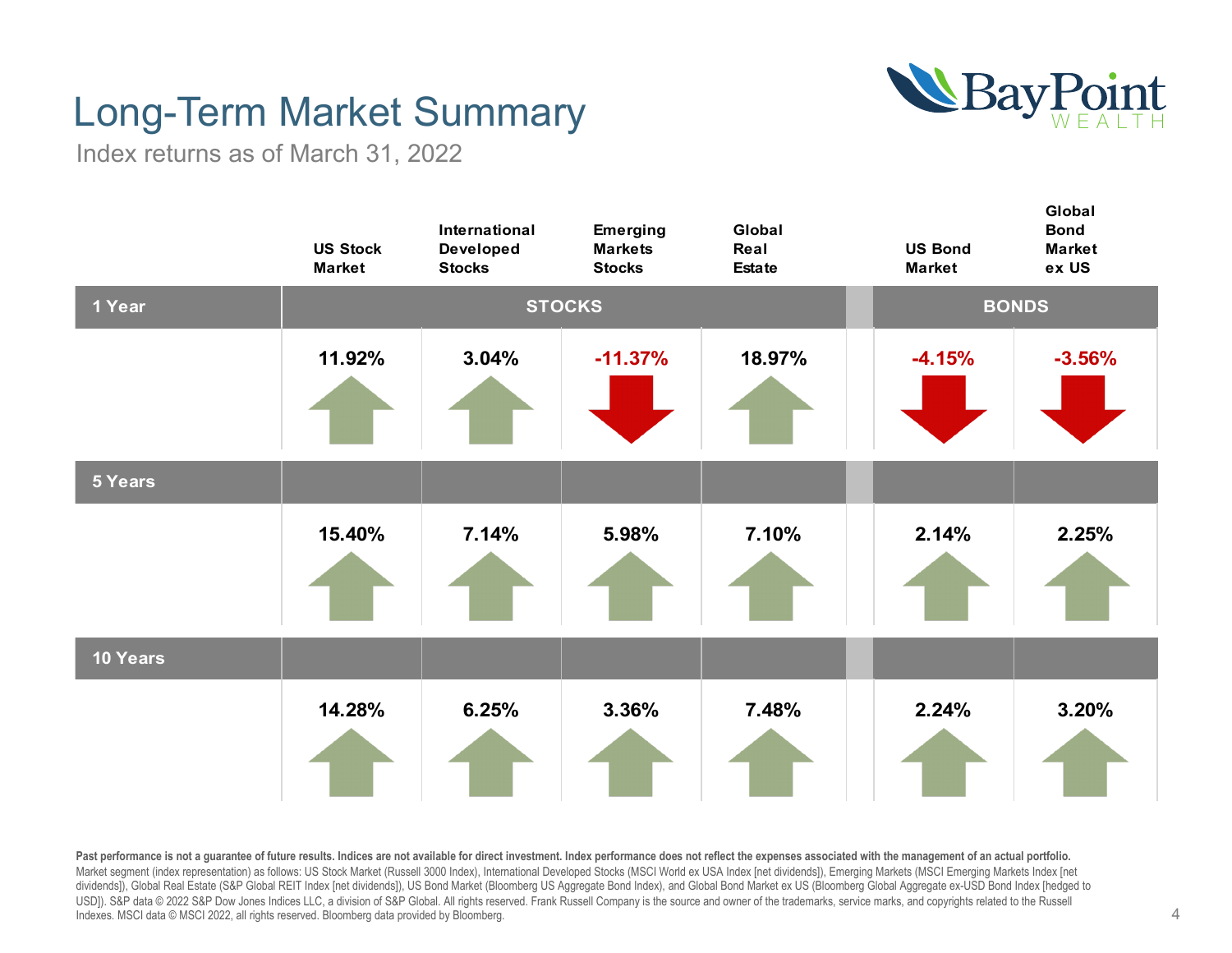### World Stock Market Performance



MSCI All Country World Index with selected headlines from Q1 2022



*These headlines are not offered to explain market returns. Instead, they serve as a reminder that investors should view daily events from a long-term perspective and avoid making investment decisions based solely on the news.*

Graph Source: MSCI ACWI Index [net dividends]. MSCI data © MSCI 2022, all rights reserved.

It is not possible to invest directly in an index. Performance does not reflect the expenses associated with management of an actual portfolio. **Past performance is not a guarantee of future results.**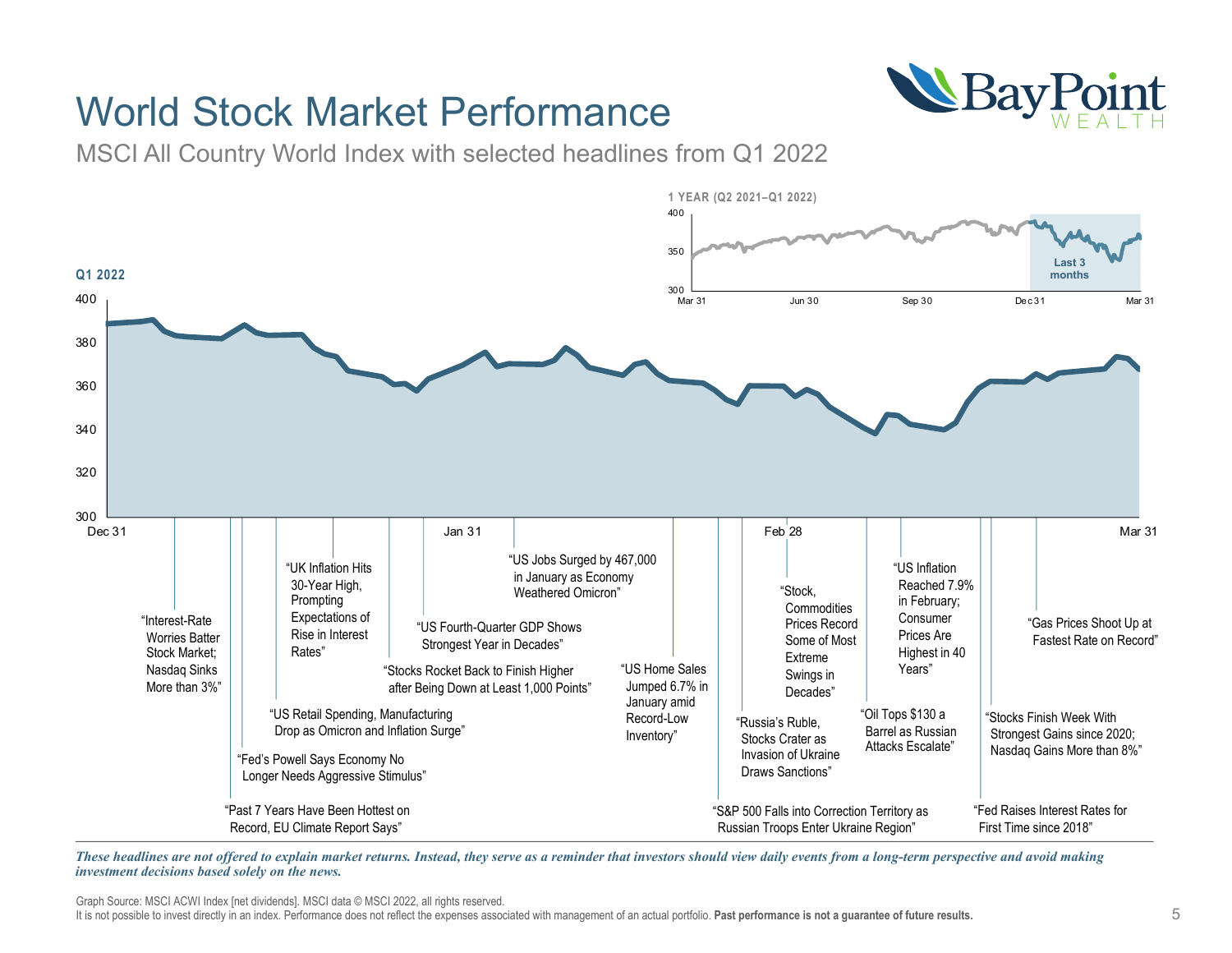### World Stock Market Performance



MSCI All Country World Index with selected headlines from past 12 months



*These headlines are not offered to explain market returns. Instead, they serve as a reminder that investors should view daily events from a long-term perspective and avoid making investment decisions based solely on the news.*

Graph Source: MSCI ACWI Index [net dividends]. MSCI data © MSCI 2022, all rights reserved.

It is not possible to invest directly in an index. Performance does not reflect the expenses associated with management of an actual portfolio. **Past performance is not a guarantee of future results.**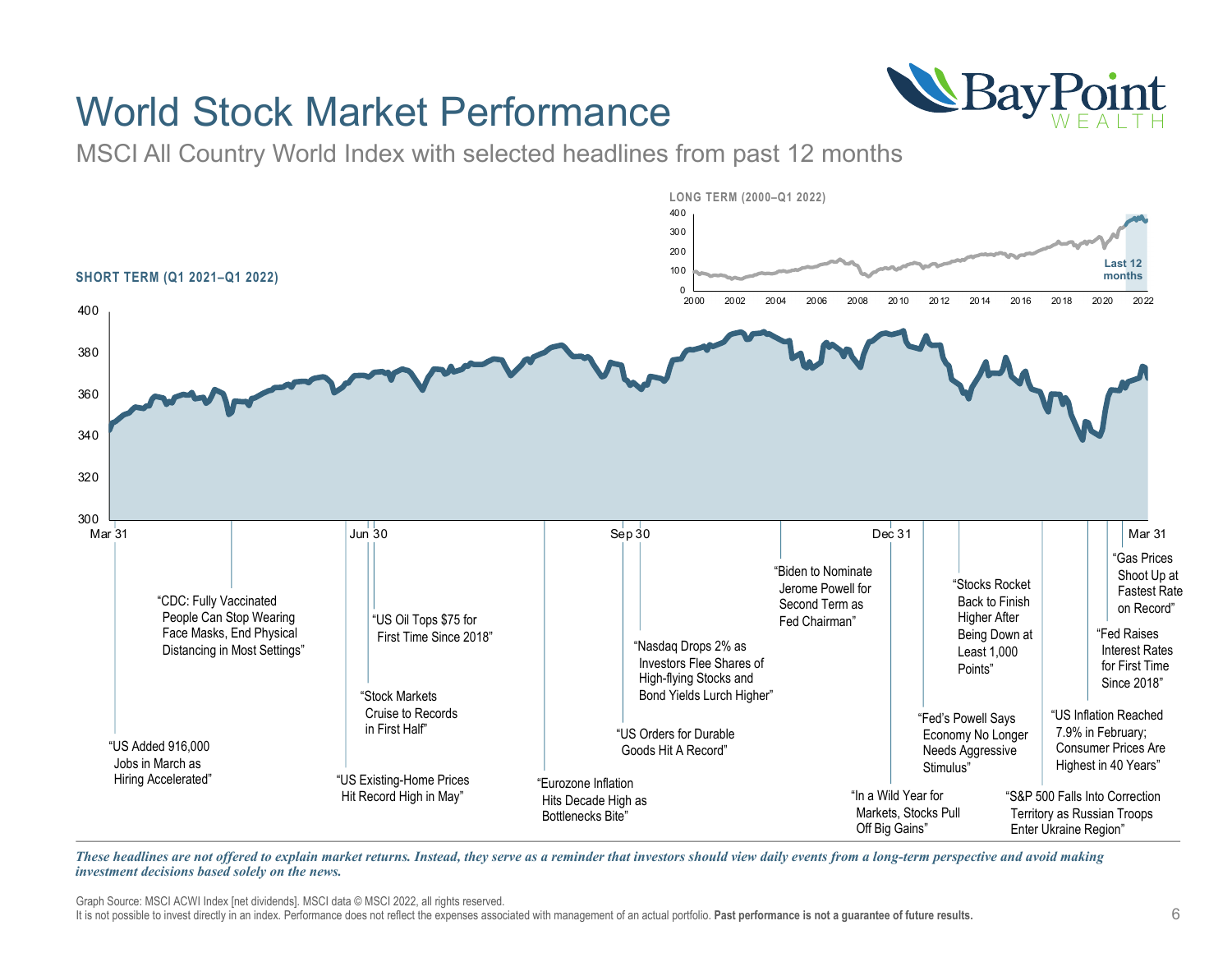### US Stocks First quarter 2022 index returns



The US equity market posted negative returns for the quarter and underperformed non-US developed markets, but outperformed emerging markets.

Value outperformed growth.

Small caps underperformed large caps.

REIT indices outperformed equity market indices.



### **World Market Capitalization—US Period Returns (%) Period Returns (%)**



Small Growth

-12.63

### *\* Annualized*

| Asset Class  | <b>QTR</b> | 1 Year   | 3 Years* | 5 Years* | 10 Years* |
|--------------|------------|----------|----------|----------|-----------|
| Large Value  | $-0.74$    | 11.67    | 13.02    | 10.29    | 11.70     |
| Small Value  | $-2.40$    | 3.32     | 12.73    | 8.57     | 10.54     |
| Large Cap    | $-5.13$    | 13.27    | 18.71    | 15.82    | 14.53     |
| Marketwide   | $-5.28$    | 11.92    | 18.24    | 15.40    | 14.28     |
| Small Cap    | $-7.53$    | $-5.79$  | 11.74    | 9.74     | 11.04     |
| Large Growth | $-9.04$    | 14.98    | 23.60    | 20.88    | 17.04     |
| Small Growth | $-12.63$   | $-14.33$ | 9.88     | 10.33    | 11.21     |

**Past performance is not a guarantee of future results. Indices are not available for direct investment. Index performance does not reflect the expenses associated with the management of an actual portfolio.** Market segment (index representation) as follows: Marketwide (Russell 3000 Index), Large Cap (Russell 1000 Index), Large Value (Russell 1000 Value Index), Large Growth (Russell 1000 Growth Index), Small Cap (Russell 2000 Index), Small Value (Russell 2000 Value Index), and Small Growth (Russell 2000 Growth Index). World Market Cap represented by Russell 3000 Index, MSCI World ex USA IMI Index, and MSCI Emerging Markets IMI Index. Russell 3000 Index is used as the proxy for the US market. Dow Jones US Select REIT Index used as proxy for the US REIT market. Frank Russell Company is the source and owner of the trademarks, service marks, and copyrights related to the Russell Indexes. MSCI data © MSCI 2022, all rights reserved.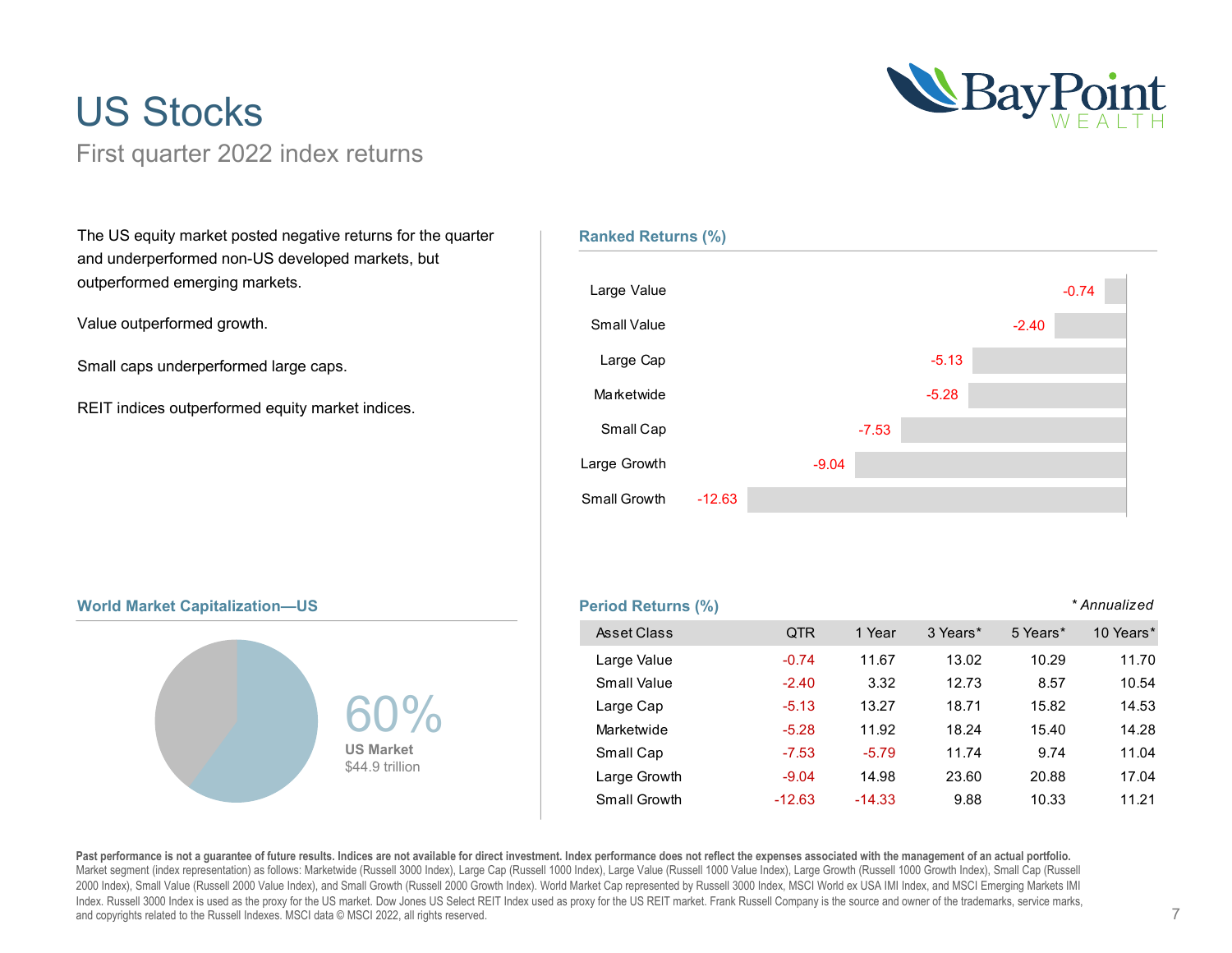### International Developed Stocks



First quarter 2022 index returns

Developed markets outside of the US posted negative returns for the quarter and outperformed both US equities and emerging markets.

Value outperformed growth.

Small caps underperformed large caps.







Past performance is not a quarantee of future results. Indices are not available for direct investment. Index performance does not reflect the expenses associated with the management of an actual portfolio. Market segment (index representation) as follows: Large Cap (MSCI World ex USA Index), Small Cap (MSCI World ex USA Small Cap Index), Value (MSCI World ex USA Value Index), and Growth (MSCI World ex USA Growth Index). All index returns are net of withholding tax on dividends. World Market Cap represented by Russell 3000 Index, MSCI World ex USA IMI Index, and MSCI Emerging Markets IMI Index. MSCI World ex USA IMI Index is used as the proxy for the International Developed market. MSCI data © MSCI 2022, all rights reserved. Frank Russell Company is the source and owner of the trademarks, service marks, and copyrights related to the Russell Indexes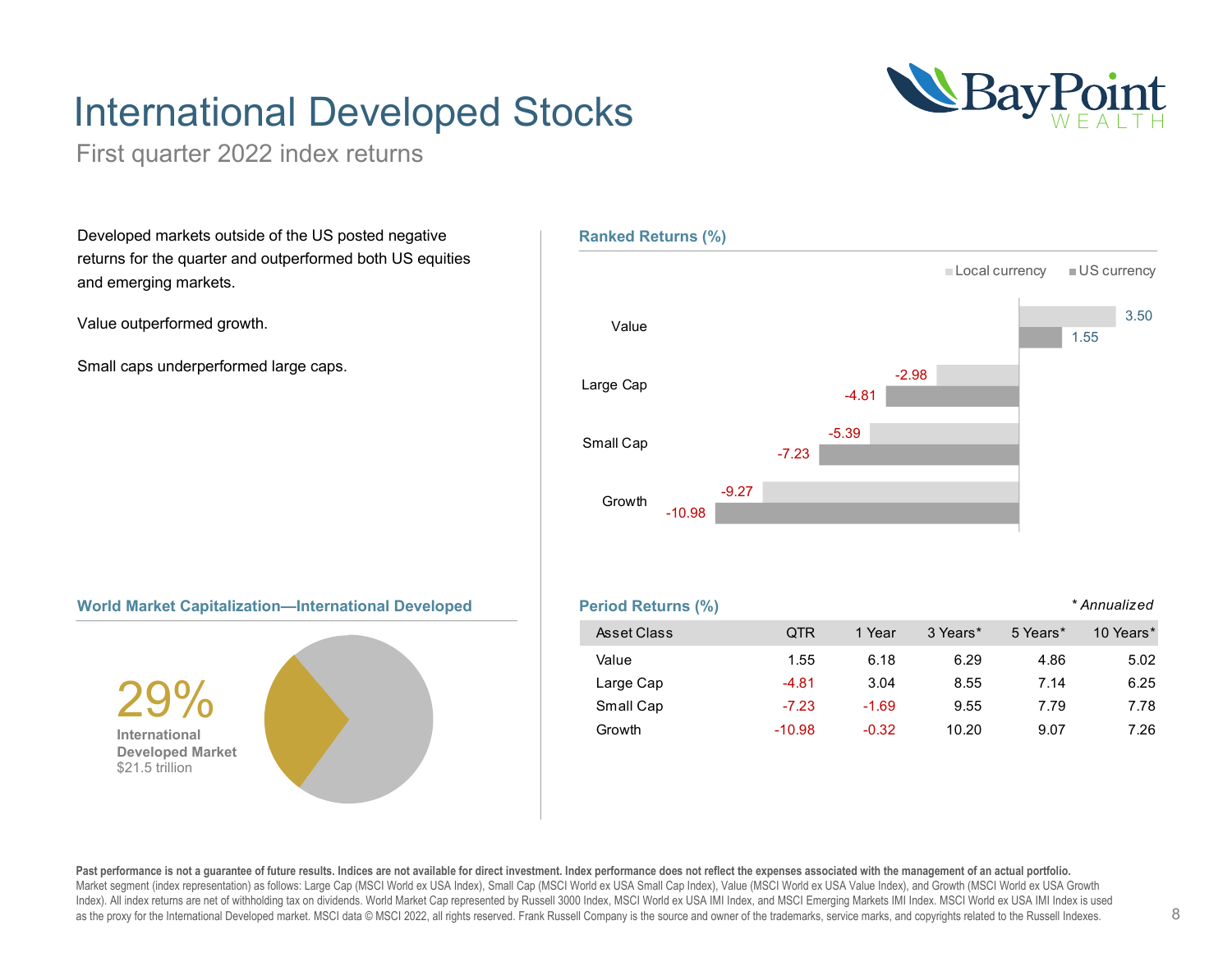# NeavPoint

### Emerging Markets Stocks

First quarter 2022 index returns

Emerging markets posted negative returns for the quarter, underperforming the US and non-US developed equity markets.

Value outperformed growth.

Small caps outperformed large caps.



### **World Market Capitalization—Emerging Markets**



| <b>Period Returns (%)</b> |          |          |          |          | * Annualized |
|---------------------------|----------|----------|----------|----------|--------------|
| Asset Class               | 0TR      | 1 Year   | 3 Years* | 5 Years* | 10 Years*    |
| Value                     | $-3.42$  | $-3.53$  | 3.22     | 4.24     | 1.58         |
| Small Cap                 | $-4.33$  | 5.52     | 11.93    | 7.81     | 5.31         |
| Large Cap                 | $-6.97$  | $-11.37$ | 4.94     | 5.98     | 3.36         |
| Growth                    | $-10.27$ | $-18.29$ | 6.42     | 7.51     | 5.00         |

**Past performance is not a guarantee of future results. Indices are not available for direct investment. Index performance does not reflect the expenses associated with the management of an actual portfolio.** Market segment (index representation) as follows: Large Cap (MSCI Emerging Markets Index), Small Cap (MSCI Emerging Markets Small Cap Index), Value (MSCI Emerging Markets Value Index), and Growth (MSCI Emerging Markets Growth Index). All index returns are net of withholding tax on dividends. World Market Cap represented by Russell 3000 Index, MSCI World ex USA IMI Index, and MSCI Emerging Markets IMI Index. MSCI Emerging Markets IMI Index used as the proxy for the emerging market portion of the market. MSCI data © MSCI 2022, all rights reserved. Frank Russell Company is the source and owner of the trademarks, service marks, and copyrights related to the Russell Indexes.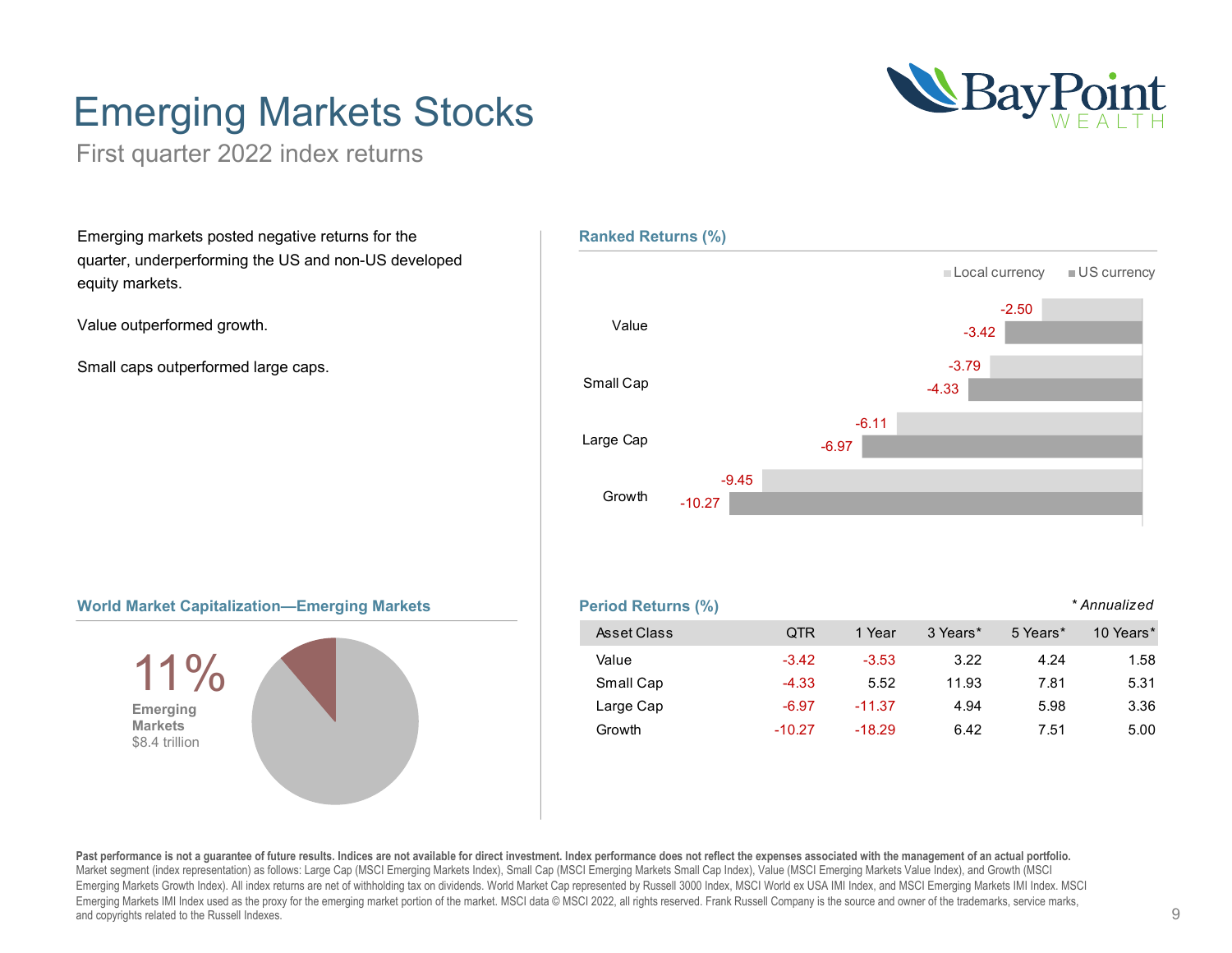### Country Returns



First quarter 2022 index returns



#### **Past performance is no guarantee of future results**.

Country returns are the country component indices of the MSCI All Country World IMI Index for all countries except the United States, where the Russell 3000 Index is used instead. Global is the return of the MSCI All Country World IMI Index. MSCI index returns are net dividend. Indices are not available for direct investment. Their performance does not reflect the expenses associated with the management of an actual portfolio. Frank Russell Company is the source and owner of the trademarks, service marks and copyrights related to the Russell Indexes. MSCI data © MSCI 2022, all rights reserved.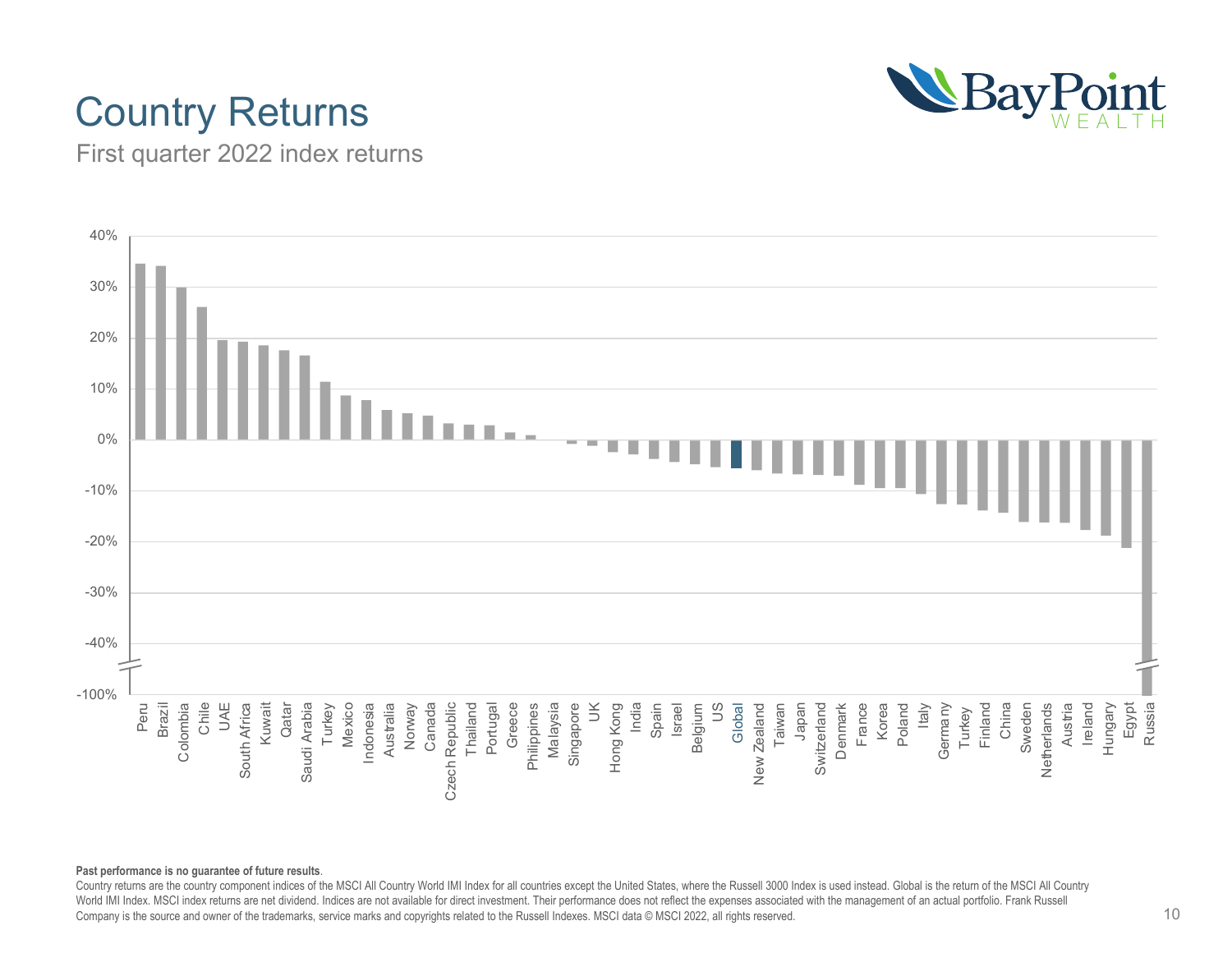### Real Estate Investment Trusts (REITs)



First quarter 2022 index returns

US real estate investment trusts underperformed non-US REITs during the quarter.



### **Total Value of REIT Stocks**



| Period Returns (%) |         |        |          |          | * Annualized |
|--------------------|---------|--------|----------|----------|--------------|
| Asset Class        | 0TR     | 1 Year | 3 Years* | 5 Years* | 10 Years*    |
| Global ex US REITS | $-2.95$ | 7 OO   | 2.85     | 4.66     | 5.72         |
| US REITS           | $-3.71$ | 27.72  | 9.90     | 8.89     | 9.17         |

Past performance is not a quarantee of future results. Indices are not available for direct investment. Index performance does not reflect the expenses associated with the management of an actual portfolio. Number of REIT stocks and total value based on the two indices. All index returns are net of withholding tax on dividends. Total value of REIT stocks represented by Dow Jones US Select REIT Index and the S&P Global ex US REIT Index. Dow Jones US Select REIT Index used as proxy for the US market, and S&P Global ex US REIT Index used as proxy for the World ex US market. Dow Jones and S&P data © 2022 S&P Dow Jones Indices LLC, a division of S&P Global. All rights reserved.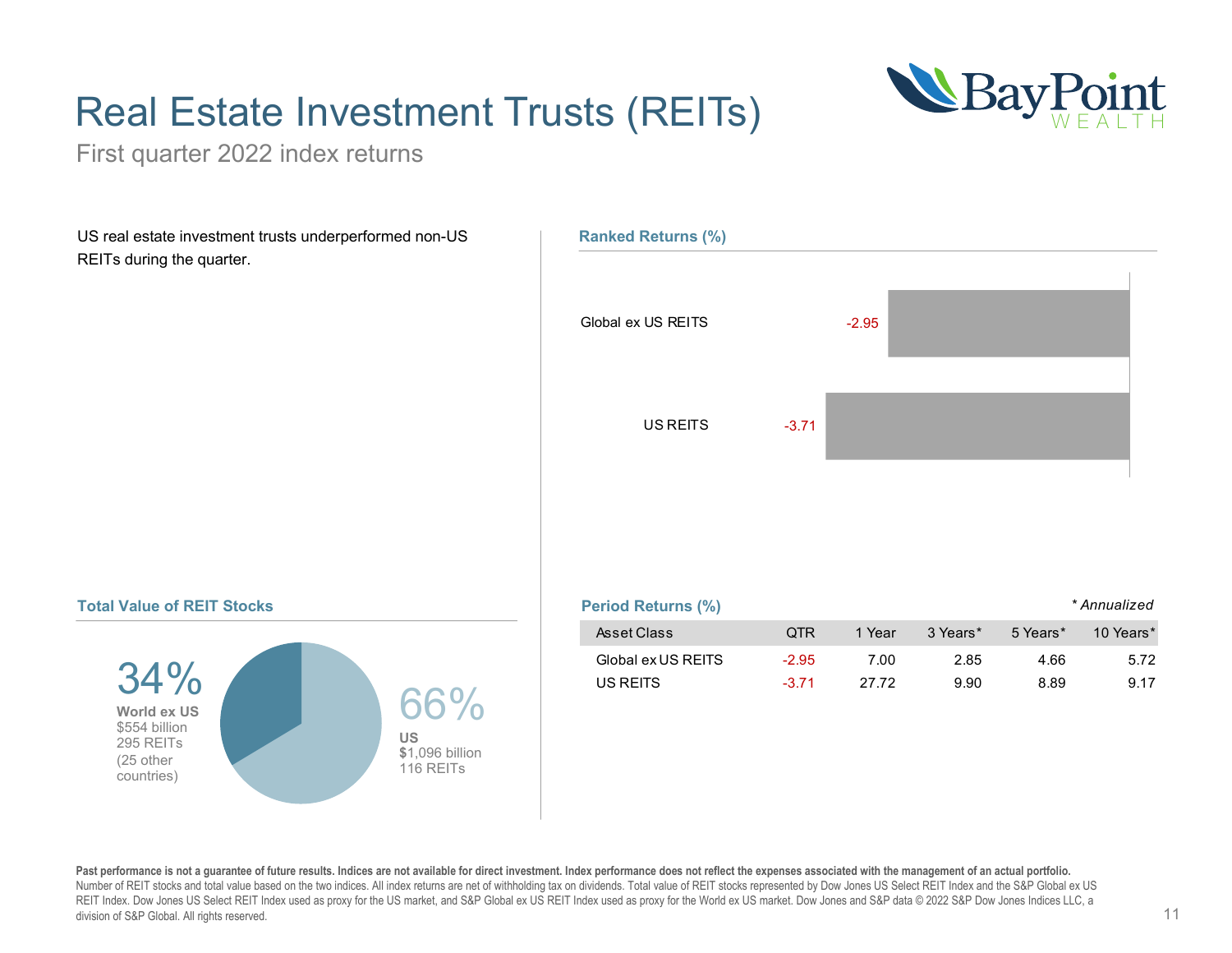### **Commodities**

First quarter 2022 index returns



The Bloomberg Commodity Index Total Return returned +25.55% for the first quarter of 2022.

Low Sulphur Gas Oil and Natural Gas were the best performers, returning +59.15% and +58.35% during the quarter, respectively. Live Cattle and Coffee were the worst performers, returning -1.99% and 0.00% during the quarter, respectively.

| <b>Period Returns (%)</b><br>* Annualized |       |       |                                    |      |         |
|-------------------------------------------|-------|-------|------------------------------------|------|---------|
| Asset Class                               | OTR.  |       | 1 Year 3 Years* 5 Years* 10 Years* |      |         |
| Commodities                               | 25.55 | 49.25 | 16.12                              | 9.00 | $-0.70$ |

### **Ranked Returns (%)**

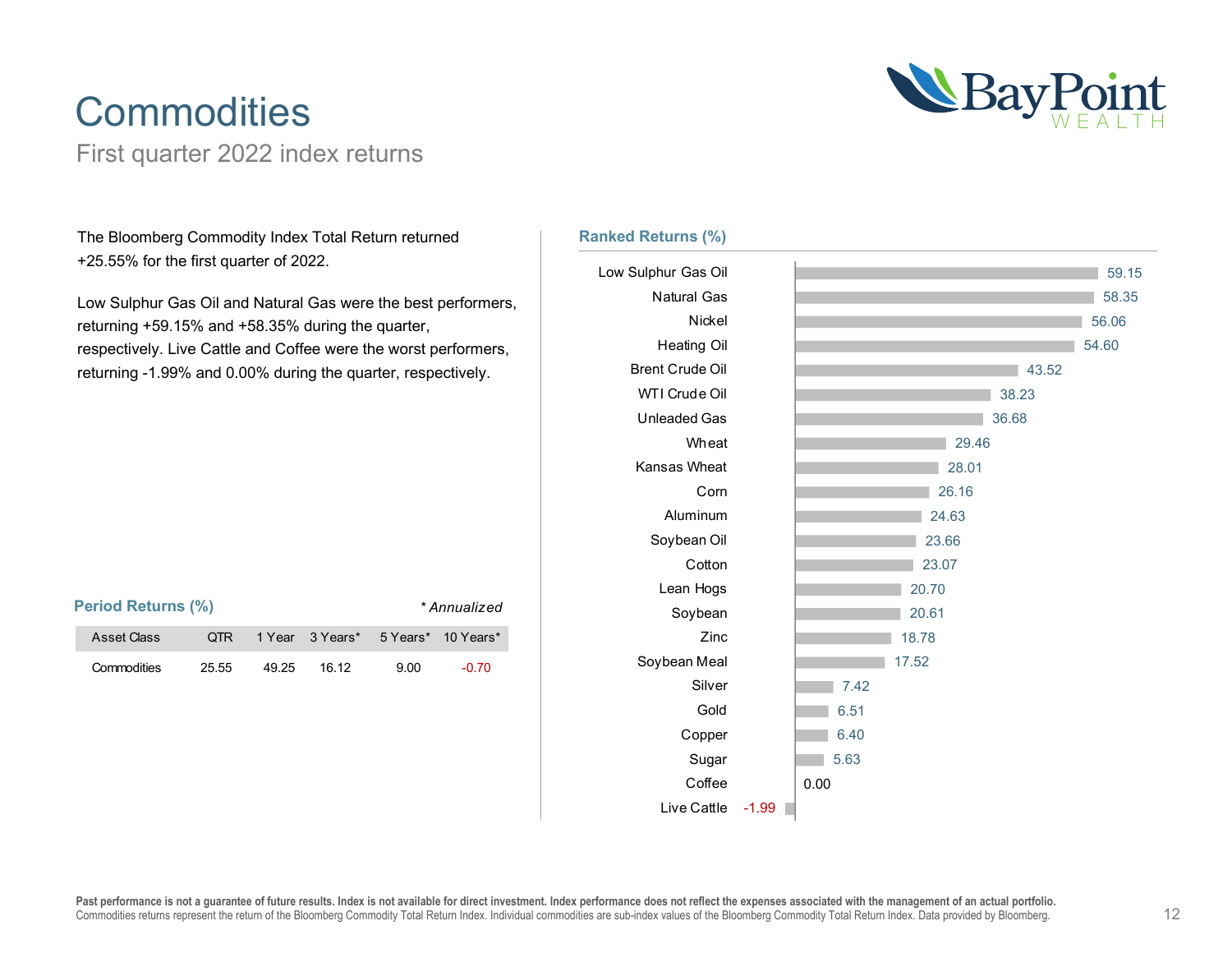### Fixed Income First quarter 2022 index returns

Interest rates increased across all maturities in the US Treasury market for the quarter.

The yield on the 5-Year US Treasury Note increased 116 basis points (bps) to 2.42%. The yield on the 10-Year US Treasury Note increased 80 bps to 2.32%. The yield on the 30-Year US Treasury Bond increased 54 bps to 2.44%.

On the short end of the yield curve, the 1- Month US Treasury Bill yield increased 11 bps to 0.17%, while the 1-Year US Treasury Bill yield increased 124 bps to 1.63%. The yield on the 2-Year US Treasury Note increased 155 bps to 2.28%.

In terms of total returns, short-term corporate bonds returned -3.73% and intermediate-term corporate bonds returned -5.25%.1

The total return for short-term municipal bonds was -3.33% and -5.77% for intermediate-term municipal bonds. Within the municipal fixed income market, general obligation bonds outperformed revenue bonds, returning -6.07% versus -6.54%, respectively.2

1. Bloomberg US Corporate Bond Index.

2. Bloomberg Municipal Bond Index.

One basis point (bps) equals 0.01%. Past performance is not a quarantee of future results. Indices are not available for direct investment. Index performance does not reflect the expenses associated with the management of actual portfolio. Yield curve data from Federal Reserve. State and local bonds, and the Yield to Worst are from the S&P National AMT-Free Municipal Bond Index. AAA-AA Corporates represent the ICE BofA US Corporates, AA-AAA rated. A-BBB Corporates represent the ICE BofA Corporates, BBB-A rated. Bloomberg data provided by Bloomberg. US long-term bonds, bills, inflation, and fixed income factor data © Stocks, Bonds, Bills, and Inflation (SB Yearbook™, Ibbotson Associates, Chicago (annually updated work by Roger G. Ibbotson and Rex A. Sinquefield). FTSE fixed income indices © 2022 FTSE Fixed Income LLC, all rights reserved. ICE BofA index data © 2022 ICE Data Indices, LLC. S&P data © 2022 S&P Dow Jones Indices LLC, a division of S&P Global. All rights reserved.







### **Period Returns (%)**

4.00

| Asset Class                                                | <b>QTR</b> | 1 Year  | 3 Years* | 5 Years* | 10 Years* |
|------------------------------------------------------------|------------|---------|----------|----------|-----------|
| ICE BofAUS 3-Month Treasury Bill Index                     | 0.04       | 0.06    | 0.81     | 1.13     | 0.63      |
| ICE BofA 1-Year US Treasury Note Index                     | $-0.80$    | $-0.94$ | 1.01     | 1.22     | 0.78      |
| FTSE World Government Bond Index 1-5 Years (hedged to USD) | $-2.38$    | $-2.81$ | 0.86     | 1.34     | 1.36      |
| Bloomberg U.S. TIPS Index                                  | $-3.02$    | 4.29    | 6.22     | 4.43     | 2.69      |
| FTSE World Government Bond Index 1-5 Years                 | $-3.56$    | $-5.58$ | 0.05     | 0.74     | $-0.64$   |
| Bloomberg U.S. High Yield Corporate Bond Index             | $-4.84$    | $-0.66$ | 4.58     | 4.69     | 5.75      |
| Bloomberg U.S. Aggregate Bond Index                        | $-5.93$    | $-4.15$ | 1.69     | 2.14     | 2.24      |
| Bloomberg Municipal Bond Index                             | $-6.23$    | $-4.47$ | 1.53     | 2.52     | 2.88      |
| Bloomberg U.S. Government Bond Index Long                  | $-10.57$   | $-1.46$ | 3.23     | 3.88     | 3.96      |

 *\*Annualized*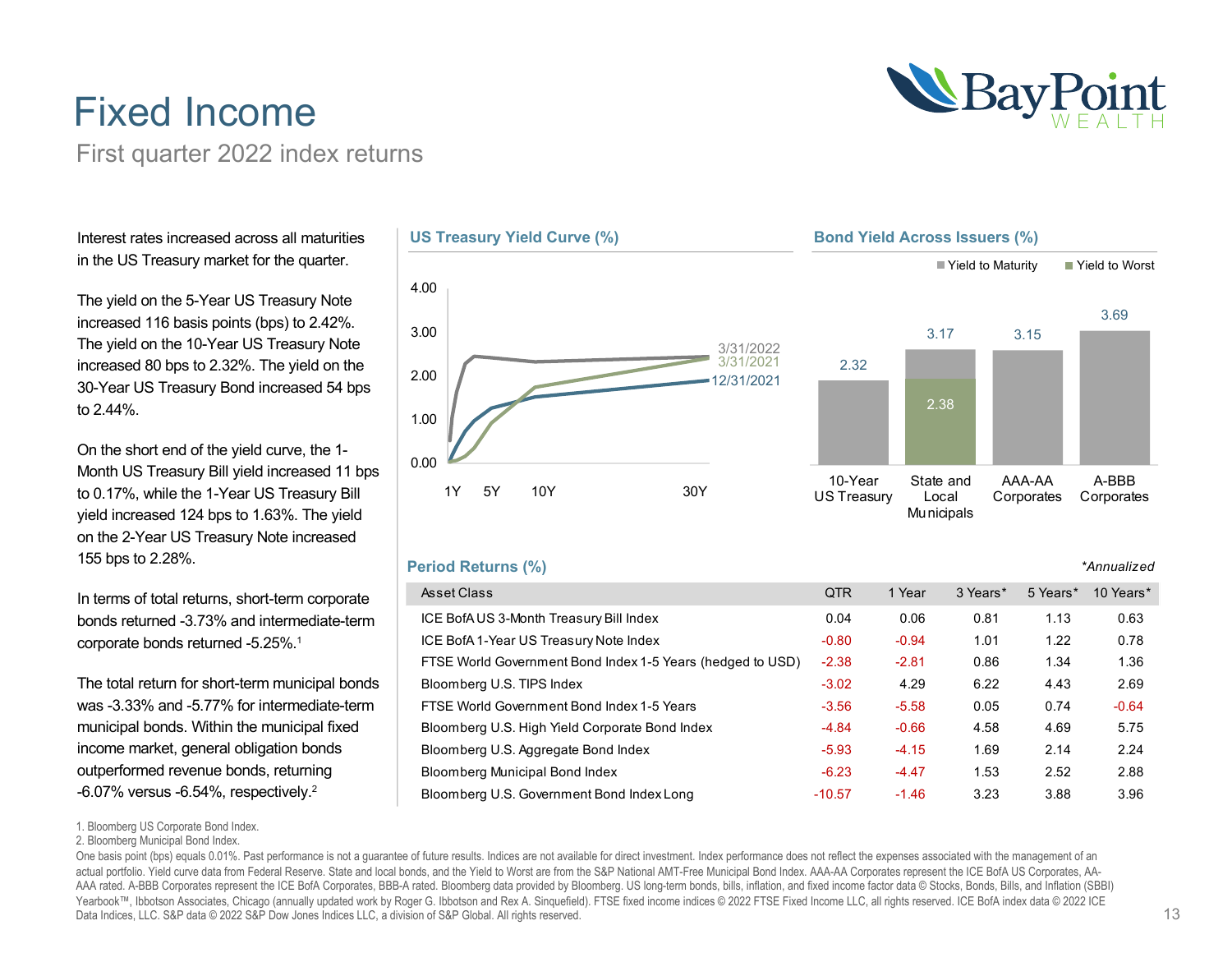

### Global Fixed Income

First quarter 2022 yield curves

Interest rates increased across all maturities within the global developed markets for the quarter.

Realized term premiums were negative in the global developed markets.

In Japan and Germany, intermediateterm nominal interest rates became positive during the quarter. However, short-term nominal interest rates remained negative in these markets.

| Changes in Yields (bps) since 12/31/2021 |      |                |  |
|------------------------------------------|------|----------------|--|
|                                          | 1Y - | 5Y 10Y 20Y 30Y |  |

| US        | 130.0 | 123.0            | 76.4               | 69.5 | 55.5 |
|-----------|-------|------------------|--------------------|------|------|
| l IK.     | 70.7  | 66.5             | 65.5               | 64.2 | 63.2 |
|           |       |                  |                    |      |      |
| Germany   | 21.3  |                  | 84.4 71.4          | 58.3 | 48.4 |
| Japan     |       |                  | 1.6 11.5 14.1 21.3 |      | 21.2 |
| Canada    | 115.0 |                  | 114.3 91.8         | 76.7 | 68.0 |
| Australia |       | 70.3 124.1 116.9 |                    | 89.0 | 86.7 |









**Years to Maturity**



**Years to Maturity**



One basis point (bps) equals 0.01%. Source: ICE BofA government yield. ICE BofA index data © 2022 ICE Data Indices, LLC.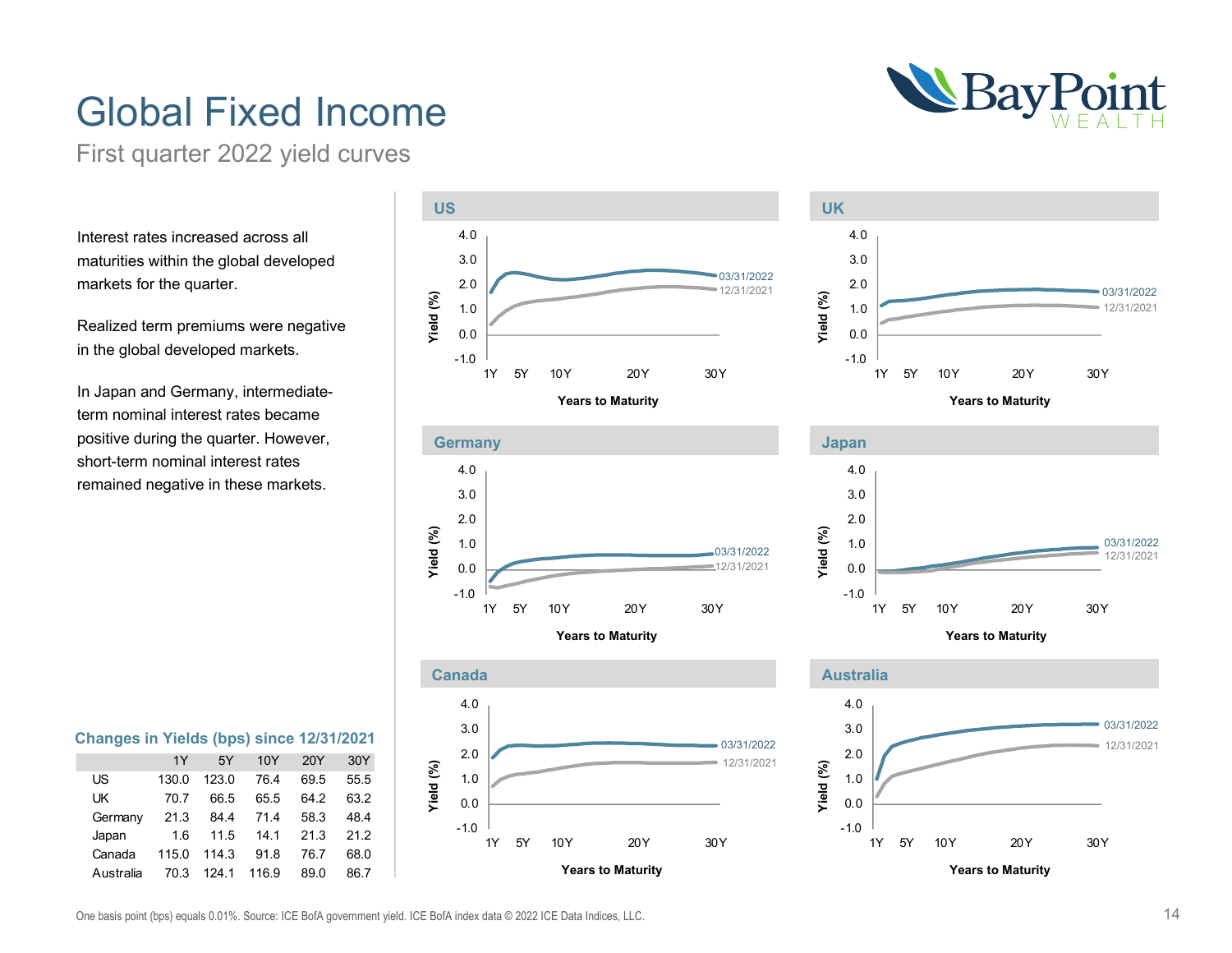

### Impact of Diversification

As of December 31, 2021

These indices illustrate the performance of different global stock/bond mixes and highlight the benefits of diversification. Mixes with larger allocations to stocks are considered riskier but have higher expected returns over time.

| <b>Period Returns (%)</b>                      |         |         |          |          |           | * Annualized                  |
|------------------------------------------------|---------|---------|----------|----------|-----------|-------------------------------|
| Dimensional<br>Core Plus<br>Wealth Index Model | 3 Month | 1 Year  | 3 Years* | 5 Years* | 10 Years* | 10-Year<br>STDEV <sup>1</sup> |
| 100% Equity                                    | 6.61    | 22.63   | 21.12    | 14.57    | 13.24     | 14.11                         |
| 80/20                                          | 5.30    | 17.70   | 18.49    | 12.90    | 11.94     | 11.76                         |
| 60/40                                          | 3.86    | 12.63   | 15.37    | 10.82    | 9.99      | 9.07                          |
| 40/60                                          | 2.22    | 7.79    | 10.82    | 7.75     | 7.28      | 6.13                          |
| 20/80                                          | 0.55    | 2.10    | 6.40     | 4.89     | 4.05      | 3.71                          |
| 100% Fixed Income                              | $-0.51$ | $-0.93$ | 2.20     | 1.98     | 0.97      | 1.73                          |

### **Growth of Wealth: The Relationship Between Risk and Return**



1. STDEV (standard deviation) is a measure of the variation or dispersion of a set of data points. Standard deviations are often used to quantify the historical return volatility of a security or portfolio. **Diversification does not eliminate the risk of market loss. For illustrative purposes only. Past performance is no guarantee of future results.** The performance reflects the growth of a hypothetical \$1,000. Assumes all models have been rebalanced monthly. See appendix for allocation information. All performance results are based on performance of indexes with model/back-tested asset allocations; the performance was achieved with the benefit of hindsight; it does not represent actual investment strategies. The index models are unmanaged and the model's performance does not reflect advisory fees or other expenses associated with the management of an actual portfolio. In particular, Model performance may not reflect the impact that economic and market factors may have had on the advisor's decision making if the advisor were actually managing client money. The models ar not recommendations for an actual allocation. Indices are not available for direct investment. Backtested performance results assume the reinvestment of dividends and capital gains. Sources: Dimensional Fund Advisors LP fo Dimensional Indices. Copyright 2022 S&P Dow Jones Indices LLC, a division of S&P Global. All rights reserved.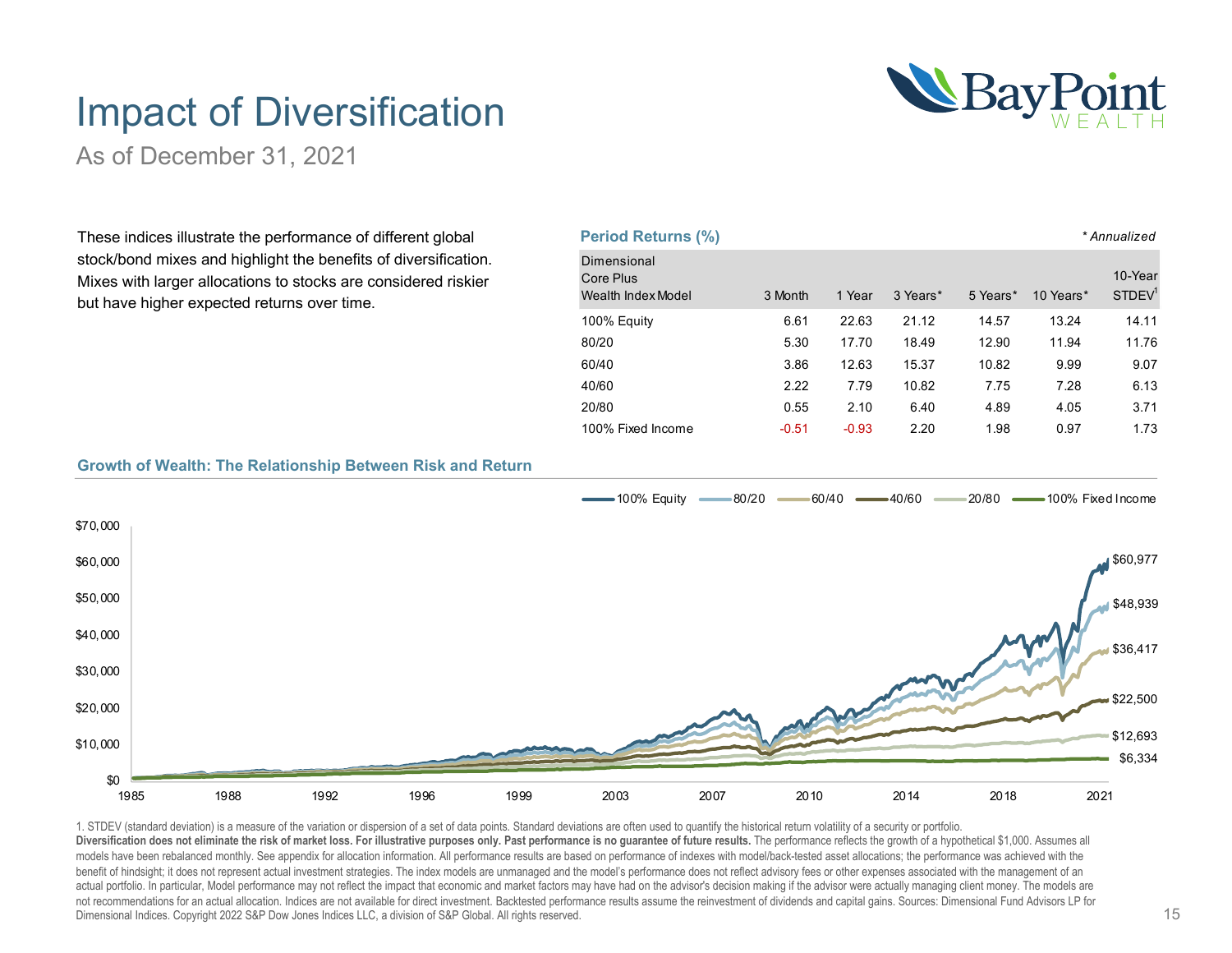### Is It Time to Sell Stocks?

First Quarter 2022 Weston Wellington Vice President

After touching record highs in early January, US stocks<sup>1</sup> have slumped, and investors have been confronted with worrisome headlines<sup>2</sup> in the financial press:

### **"Inflation Hits Fastest Clip Since '82"**

—Gwynn Guilford, *Wall Street Journal*, January 13, 2022

### **"Economists Cut Back Growth Forecasts as Threats Pile Up"**

—Harriett Torry and Anthony DeBarros, *Wall Street Journal*, January 18, 2022

### **"Giant Stock Swings Send Some Into Bear Territory"**

—Gunjan Banerji and Peter Santilli, *Wall Street Journal*, January 18, 2022

### **"Markets Drop as Turbulent Trading Persists"**

—Gunjan Banerji and Will Horner, *Wall Street Journal*, January 26, 2022

### **"Fed Set to Start Increasing Rates by Mid-March"**

—Nick Timiraos, *Wall Street Journal*, January 27, 2022

Some stocks that attracted intense interest last year have fallen sharply from their previous highs, as **Exhibit 1** shows.3

Is rising inflation a negative for equity investors? Do large losses in a handful of popular stocks signal a downturn ahead for the broad market?

Invariably, the question behind the question is, "Should I be doing something different in my portfolio?" This is just another version of the market timing question dressed in different clothes. Should I sell stocks and wait for a more favorable outlook to buy them back? More precisely, can we find clear trading rules that will tell us when to buy or hold stocks, when to sell, when to admit our mistakes, and so on?

1. As of January 31, the S&P 500 was down 5.17% for the year.

#### 2. Headlines are sourced from publicly available news outlets and are provided for context, not to explain the market's behavior.

3. While these stocks were selected based on newsworthiness and the high level of attention they received in the media in 2021, their returns may not be reflective of all high-profile stocks over the period.

### EXHIBIT 1

### **Stock Slump**

| <b>Name</b>                             | <b>Ticker</b> | <b>Return</b><br>through 12/31 | Return<br>through 1/31 |
|-----------------------------------------|---------------|--------------------------------|------------------------|
| Robinhood Markets Inc. Class A          | HOOD          | $-79.1%$                       | $-83.4%$               |
| AMC Entertainment Holdings Inc. Class A | AMC           | $-62.5%$                       | $-77.9%$               |
| GameStop Corp. Class A                  | <b>GME</b>    | $-69.3%$                       | $-77.4%$               |
| Tesla Inc.                              | <b>TSLA</b>   | $-15.0\%$                      | $-24.7%$               |

### **Past performance is no guarantee of future results. Performance may increase or decrease as a result of currency fluctuations.**

#### Source: Bloomberg.

Named securities may be held in accounts managed by Dimensional. This information should not be considered a recommendation to buy or sell a particular security.

The lure of successful trading strategies is seductive. If only we could find them, our portfolios would do so much better.

Consider Felicity Foresight. She is gifted with the ability to identify patterns in the champagne bubbles floating to the top of her glass on New Year's Eve, enabling her to predict the best performer between S&P 500 stocks and US Treasury bills over the subsequent 12 months. How would her hypothetical portfolio have performed over the past 50 years following this simple annual readjustment strategy?

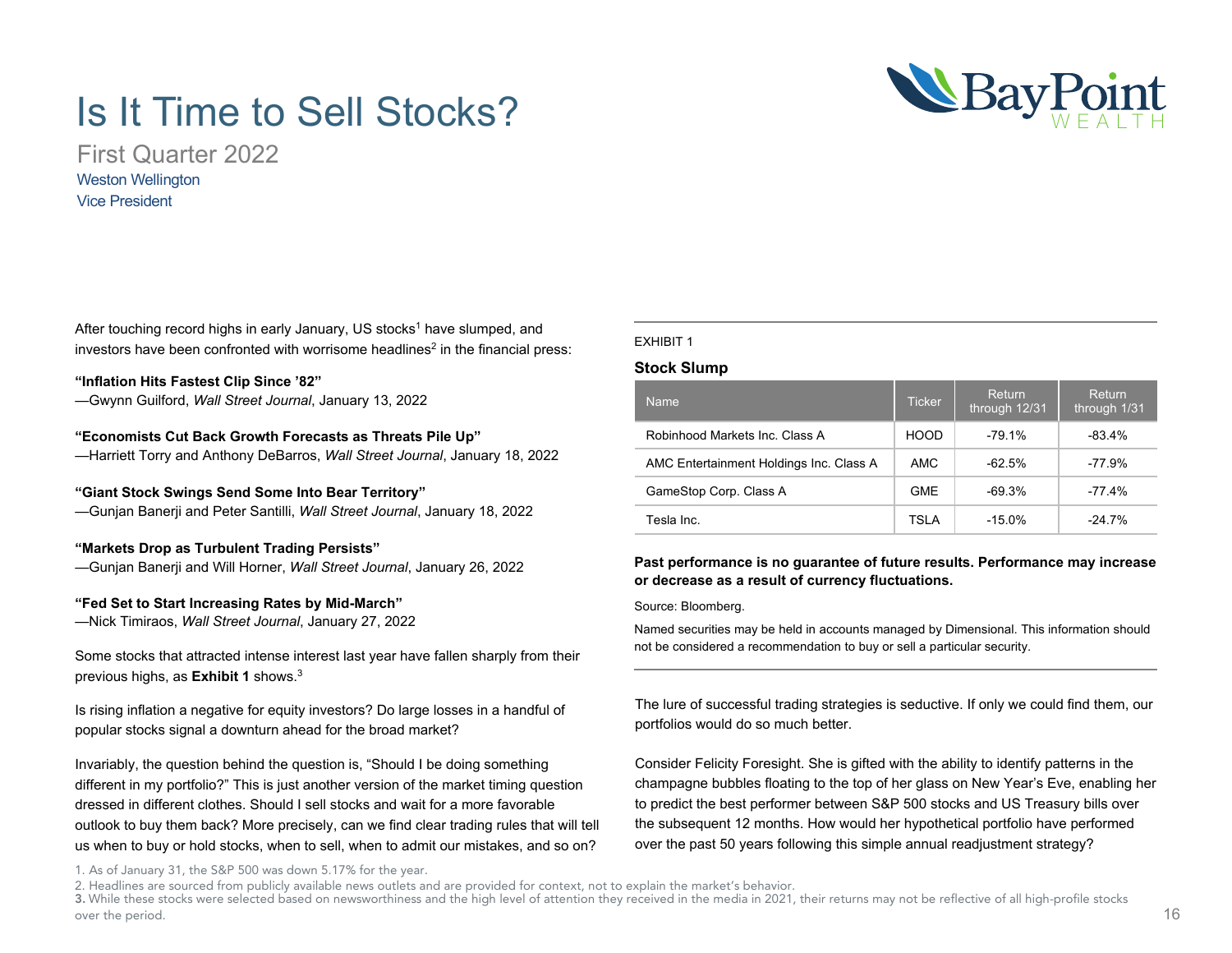

### Is It Time to Sell Stocks?

(continued from page 16)

Rather well. Following a Perfect Timing strategy by investing in the best performer each year, she turned \$1,000 into \$1.8 million, nearly 10 times the wealth produced using a buy-and-hold strategy for the S&P 500 Index (see **Exhibit 2**).

#### EXHIBIT 2

### **Past Perfect?**

| Growth of \$1,000, January 1972–December 2021 |             |  |  |  |  |
|-----------------------------------------------|-------------|--|--|--|--|
| <b>Perfect Timing Strategy</b>                | \$1,811,565 |  |  |  |  |
| S&P 500 Index                                 | \$197.063   |  |  |  |  |
| One-Month US Treasury Bills                   | \$8.727     |  |  |  |  |
| Perfectly Awful Timing Strategy               | \$949       |  |  |  |  |

### **Past performance is no guarantee of future results. Performance may increase or decrease as a result of currency fluctuations.**

Source: One-Month US Treasury Bills is the IA SBBI US 30 Day TBill TR USD. S&P data © 2022 S&P Dow Jones Indices LLC, a division of S&P Global. All rights reserved. Treasury bills data provided by Ibbotson Associates via Morningstar Direct.

In USD. Data presented in the Growth of \$1,000 exhibit is for illustrative purposes only and is not indicative of any investment. The examples assume that the hypothetical portfolio fully divested its holdings of stocks (or bonds) at the end of the last trading day of any year when a switch was indicated, held the other asset for the subsequent year, and performed the exercise again at year's end. The examples are hypothetical and assume reinvestment of income and no transaction costs or taxes. There is no guarantee strategies will be successful. Indices are not available for direct investment. Their performance does not reflect the expenses associated with the management of an actual portfolio.

But also consider Hapless Harry. He was never a fan of New Year's and manages to get it wrong each and every year. His Perfectly Awful strategy winds up losing money over the same 50-year period.

Motivated by the substantial payoff associated with successful timing, researchers over the years have examined a wide range of strategies based on analysis of earnings, dividends, interest rates, economic growth, investor sentiment, stock price patterns, and so on.

One colorful example, known as the Hindenburg Omen, had a brief moment of fame in 2010. Developed by a blind mathematician and former physics teacher, this stock market indicator took its name from the German airship disaster of 1937. The Omen signaled a decline only when multiple measures of 52-week high/low prices and moving averages all turned negative. This indicator had correctly foreshadowed major downturns in 1987 and 2008. When it flashed a "sell" signal on Thursday, August 12, 2010, internet chat rooms and Wall Street trading desks were buzzing the next day, Friday the 13th, with talk of a looming crash, according to the *Wall*  Street Journal.<sup>4</sup> But no crash occurred, and the S&P 500 had its highest September return since 1939.<sup>5</sup>

The money management industry is highly competitive, with more stock mutual funds and ETFs available in the US than listed stocks.<sup>6</sup> If someone could develop a profitable timing strategy, we would expect to see some funds employing it with successful results. But a recent Morningstar report suggests investors should be wary of those claiming to do so. The report examined the results of two types of funds<sup>7</sup>, each holding a mix of stocks and bonds:

- **Balanced**: Minimal change in allocation to stocks
- **Tactical Asset Allocation**: Periodic shifts in allocation to stocks

<sup>4.</sup> Steven Russolillo and Tomi Kilgore, " 'Hindenburg Omen' Flashes," Wall Street Journal, August 14, 2010.

<sup>5.</sup> Weston Wellington, "Hindenburg Omen Flames Out," Down to the Wire (blog), Dimensional Fund Advisors, October 8, 2010.

<sup>6.</sup> The Russell 3000 Index contains the stocks of 3,000 US companies and represented about 97% of the investable US equity market as of Dec. 31, 2021. According to the Investment Company Institute, there were 2,997 domestic equity funds and 1,032 US equity exchange-traded funds at the end of 2020.

<sup>7.</sup> Morningstar described the risk profile of the Tactical Asset allocation as generally in line with that of Morningstar's 50%–70% equity category. The narrower "balanced" category used here was a subset of Morningstar's 50%–70% category that has a fairly static mix of about 60% stocks and 40% bonds.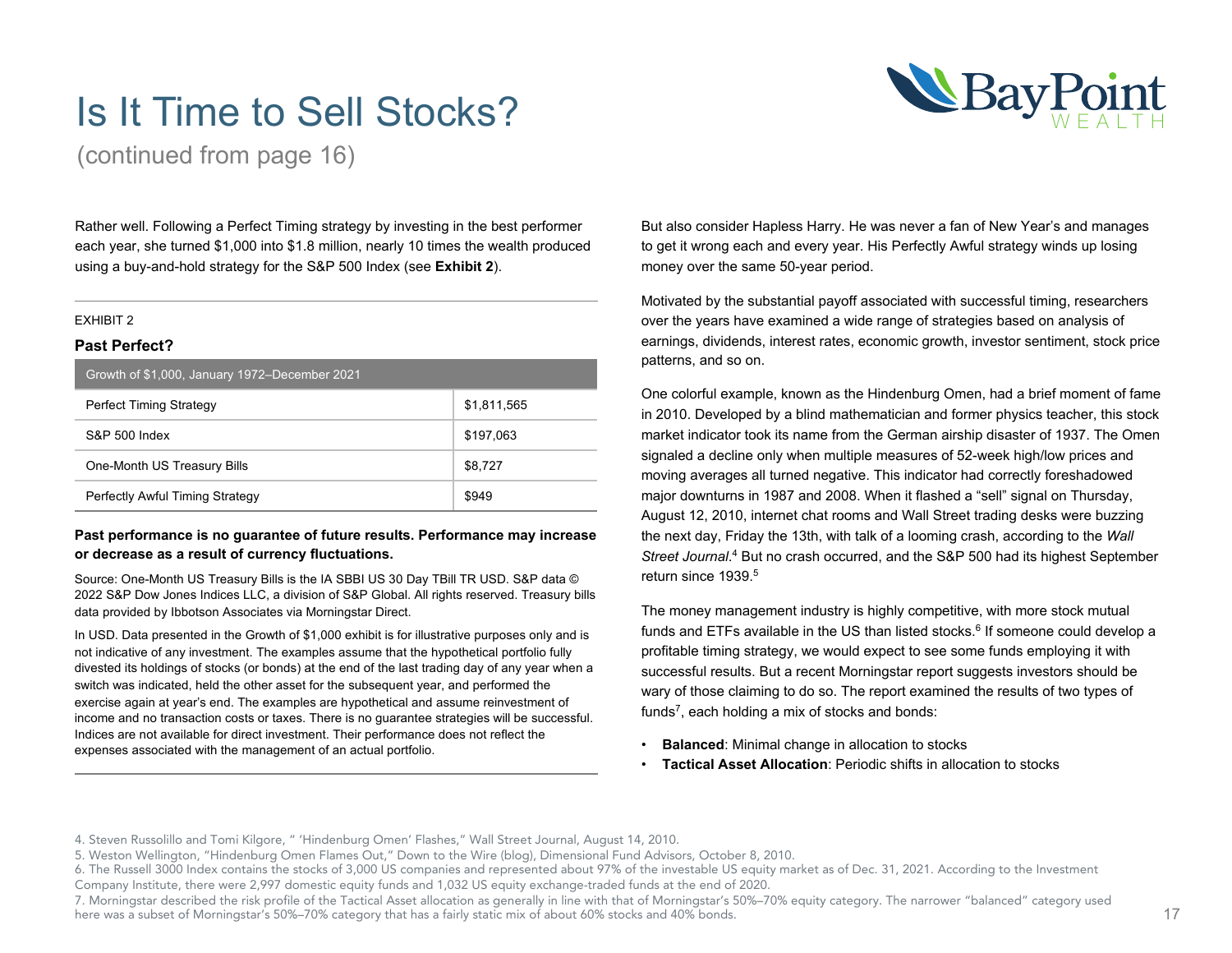

### Is It Time to Sell Stocks?

(continued from page 17)

As a group, funds that sought to enhance results by opportunistically shifting assets between stocks and fixed income underperformed funds that simply held a relatively static mix (see **Exhibit 3**). Morningstar further pointed out that if the performance of

#### EXHIBIT 3

### **Scare Tactics**

| √% Annualized Return through August 31, 2021 | 3 Year  | 5 Year  | 10 Year |
|----------------------------------------------|---------|---------|---------|
| <b>Tactical Asset Allocation</b>             | 8.36    | 8.38    | 6.18    |
| <b>Balanced</b>                              | 10.49   | 9.89    | 8.93    |
| <b>Tactical Underperformance</b>             | $-2.13$ | $-1.51$ | $-2.75$ |

### **Past performance, including hypothetical performance, is no guarantee of future results. Performance may increase or decrease as a result of currency fluctuations.**

Source Morningstar. Morningstar defines Tactical Allocation portfolios as those that "seek to provide capital appreciation and income by actively shifting allocations across investments. These portfolios have material shifts across equity regions and bond sectors on a frequent basis. To qualify for the tactical allocation category, the fund must have minimum exposures of 10% in bonds and 20% in equity. Next, the fund must historically demonstrate material shifts in sector or regional allocations either through a gradual shift over three years or through a series of material shifts on a quarterly basis. Within a three-year period, typically the average quarterly changes between equity regions and bond sectors exceeds 15% or the difference between the maximum and minimum exposure to a single equity region or bond sector exceeds 50%."

non-surviving tactical funds were included, the numbers would be even worse. Its conclusion: "The failure of tactical asset allocation funds suggests investors should not only stay away from funds that follow tactical strategies, but they should also avoid making short-term shifts between asset classes in their own portfolios."8

We should not be surprised by these results. Successful timing requires two correct decisions: when to pare back the allocation to stocks and when to increase it again. Watching a portfolio shrink in value during a market downturn can be discomforting. But investors seeking to avoid the pain by temporarily shifting away from their longterm strategy may wind up trading one source of anguish for another. The initial upsurge in prices from their lows often takes many investors by surprise, and they find it extraordinarily difficult to buy stocks that were available at sharply lower prices a few weeks earlier. The opportunity cost can be substantial: Over the 25 year period ending in 2021, a hypothetical \$100,000 invested in the stocks that make up the Russell 3000 Index would have grown to  $$1,036,694$ .<sup>9</sup> But during this quarter-century, missing just the best consecutive 90-trading-day period (which ended June 22, 2020) shaved the ending wealth figure by an alarming 33%.<sup>10</sup>

Add to this the likelihood of increased transaction costs and the potential tax consequences of a short-term trading strategy, and the odds of adding value through market timing grow even slimmer.

As a thoughtful financial advisor once observed, "A portfolio is like a bar of soap. The more you handle it, the less you have."

8. Amy C. Arnott, "Tactical Asset Allocation: Don't Try This at Home," Morningstar, September 20, 2021.

9. Data presented in the Growth of \$100,000 example is hypothetical and assumes reinvestment of income and no transaction costs or taxes. The exhibit is presented for illustrative purposes only and is not indicative of any investment.

10. Frank Russell Company is the source and owner of the trademarks, service marks, and copyrights related to the Russell Indexes. The example of an investor missing the best consecutive 90 trading days assumes that the hypothetical portfolio fully divested its holdings at the end of the day before the 90-day period began, held cash for the period, then reinvested the entire portfolio in the Russell 3000 Index at the end of the period.

The information in this document is provided in good faith without any warranty and is intended for the recipient's background information only. It does not constitute investment advice, recommendation, or an offer of any services or products for sale and is not intended to provide a sufficient basis on which to make an investment decision. It is the responsibility of any persons wishing to make a purchase to inform themselves of and observe all applicable laws and regulations. Unauthorized copying, reproducing, duplicating, or transmitting of this document are strictly prohibited. Dimensional accepts no responsibility for loss arising from the use of the information contained herein. "Dimensional" refers to the Dimensional separate but affiliated entities generally, rather than to one particular entity. These entities are Dimensional Fund Advisors LP, Dimensional Fund Advisors Ltd., Dimensional Ireland Limited, DFA Australia Limited, Dimensional Fund Advisors Canada ULC, Dimensional Advisors Pte. Ltd., Dimensional Japan Ltd., and Dimensional Hong Kong Limited. Dimensional Hong Kong Limited. Dimensional Hong Kong Limited is licensed by the Securities and Futures Commission to conduct Type 1 (dealing in securities) regulated activities only and does not provide asset management services. Dimensional Fund Advisors LP is an investment advisor registered with the Securities and Exchange Commission. Investment products: • Not FDIC Insured • Not Bank Guaranteed • May Lose Value. Dimensional Fund Advisors does not have any bank affiliates.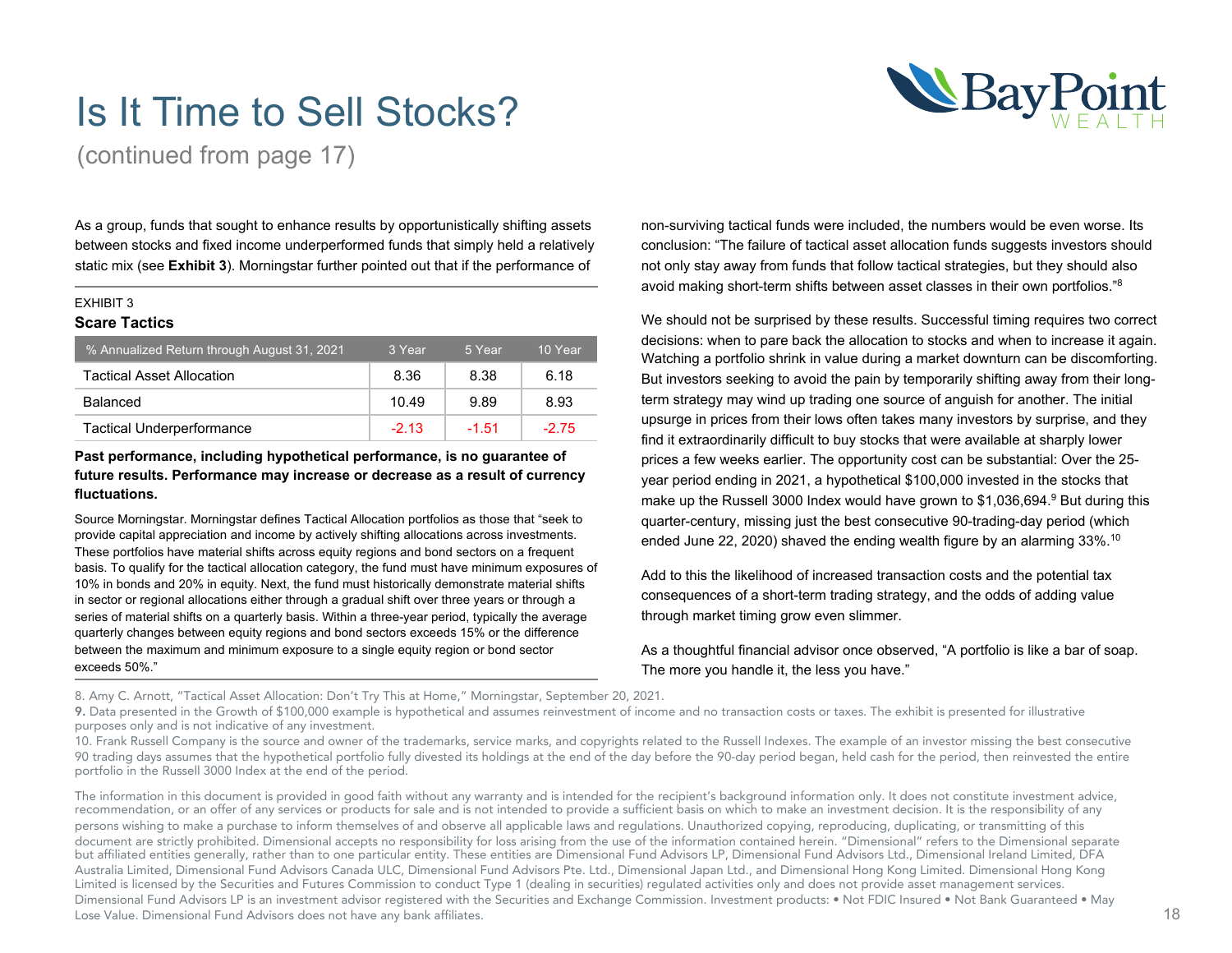

### Appendix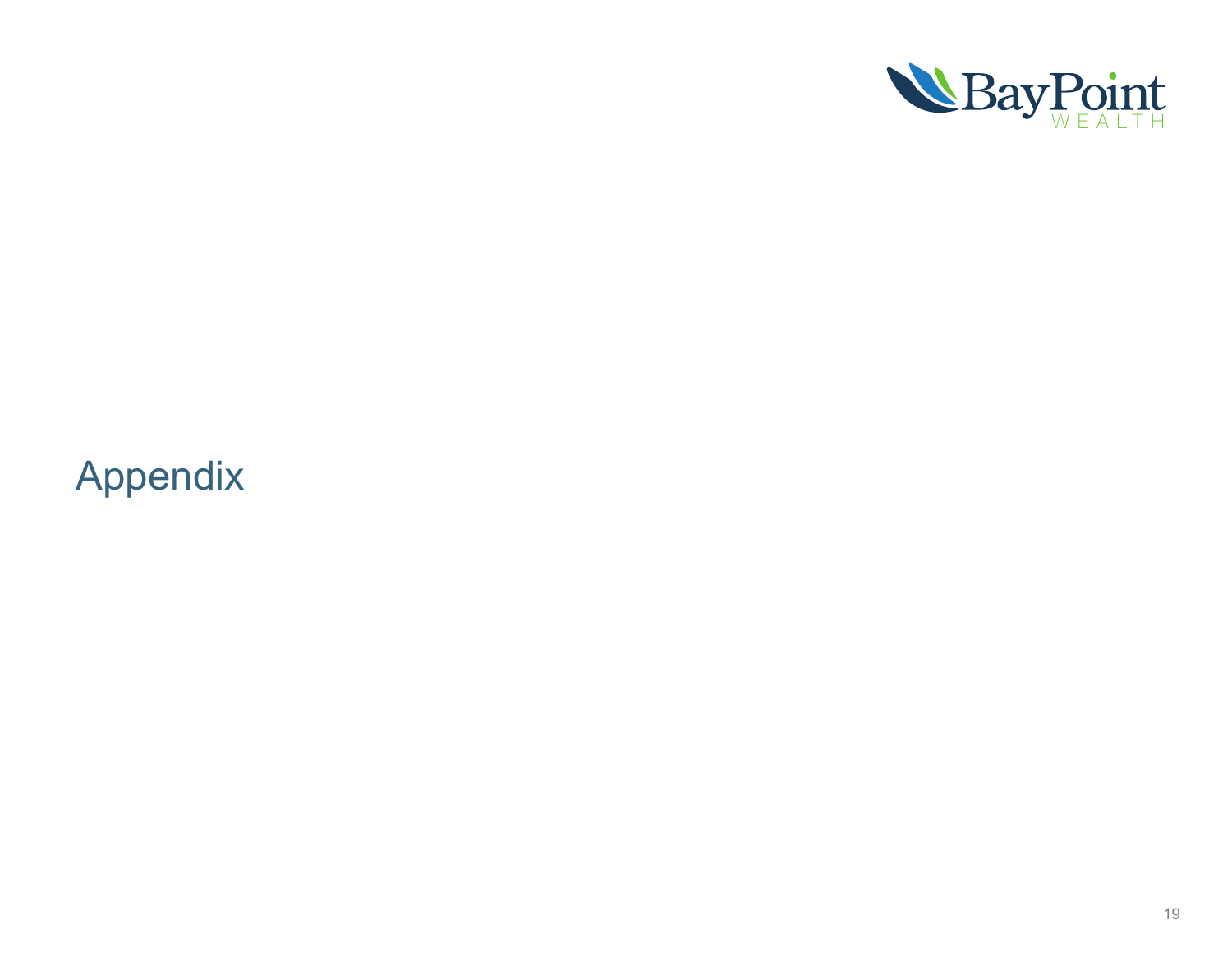### Dimensional Core Plus Wealth Index Models



Weights (%)

| <b>Equity Total</b>                                                                 | 0%             | 20%            | 40%            | 60%            | 80%            | 100%           |
|-------------------------------------------------------------------------------------|----------------|----------------|----------------|----------------|----------------|----------------|
| Dimensional US Adjusted Market 2 Index                                              | $\overline{0}$ | 9              | 18             | 27             | 36             | 45             |
| Dimensional US Large Cap High Profitability Index                                   | $\Omega$       | $\overline{2}$ | 5              | $\overline{7}$ | 9              | 11             |
| Dimensional US Adjusted Market Value Index                                          | $\Omega$       | $\overline{2}$ | 5              | 7              | 9              | 11             |
| Dimensional International Adjusted Market Index                                     | $\Omega$       | 3              | 5              | 8              | 10             | 13             |
| Dimensional International Large Cap High Profitability Index                        | $\Omega$       | $\mathbf{1}$   | 2              | 3              | 3              | 4              |
| Dimensional International Vector Index                                              | $\overline{0}$ | $\mathbf{1}$   | $\overline{2}$ | 3              | 3              | 4              |
| Dimensional Emerging Markets Adjusted Market Index                                  | $\overline{0}$ | $\mathbf{1}$   | $\overline{2}$ | 3              | $\overline{4}$ | 5              |
| Dimensional Emerging Markets Value Index                                            | $\overline{0}$ | $\mathbf{1}$   | $\overline{2}$ | 3              | 4              | 5              |
| S&P Global REIT Index                                                               | $\Omega$       | $\mathbf 0$    | 1              | 1              | $\overline{2}$ | $\overline{2}$ |
| <b>Fixed Income Total</b>                                                           | 100%           | 80%            | 60%            | 40%            | 20%            | 0%             |
| Dimensional Short-Duration Real Return Index                                        | 20             | 0              | 0              | 0              | $\overline{0}$ | $\overline{0}$ |
| Dimensional US Adjusted Investment Grade Index                                      | $\mathbf{0}$   | 20             | 20             | 20             | $\mathbf{0}$   | $\Omega$       |
| Dimensional Global Short-Term Government Index<br>(Hedged to USD)                   | 20             | $\mathbf{0}$   | $\Omega$       | 0              | $\mathbf 0$    | $\Omega$       |
| Dimensional Global Short-Term Government Variable<br>Maturity Index (Hedged to USD) | 20             | 20             | 20             | 0              | $\mathbf 0$    | 0              |
| Dimensional Global Government/Credit 1-3 Year<br>Unhedged Index                     | 40             | 30             | $\mathbf 0$    | 0              | $\mathbf 0$    | $\mathbf{0}$   |
| Dimensional Global Adjusted Fixed Income<br>Market Index (Hedged to USD)            | $\Omega$       | $\mathbf{0}$   | $\overline{0}$ | 20             | 20             | $\mathbf{0}$   |
| Dimensional Targeted Credit Index (Hedged to USD)                                   | $\Omega$       | 10             | 20             | 0              | $\mathbf 0$    | $\Omega$       |

Weights may not equal 100 due to rounding. Weights as of December 31, 2021. Rebalanced monthly. For illustrative purposes only. The index models are unmanaged and are not subject to fees and expenses typically associated w managed accounts or investment funds. Indices are not available for direct investment. Please see "Sources and Descriptions of Data" in the appendix for descriptions of the Dimensional index data.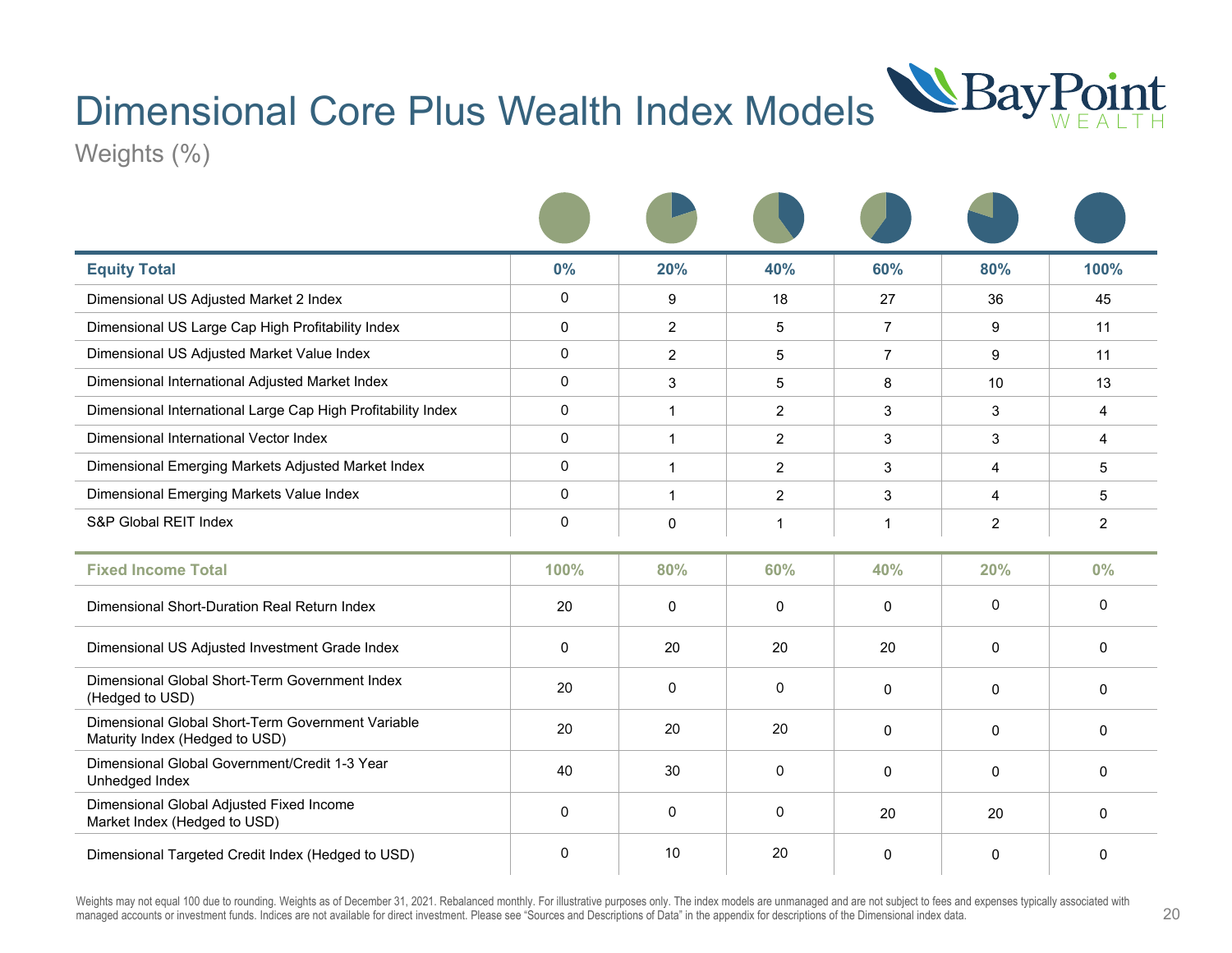

## Dimensional Core Plus Wealth Index Models

Period returns as of December 31, 2021 (%)

|                                                                                  | 1 Year  | 3 Years | 5 Years | 10 Years |
|----------------------------------------------------------------------------------|---------|---------|---------|----------|
| <b>Equity</b>                                                                    |         |         |         |          |
| Dimensional US Adjusted Market 2 Index                                           | 26.86   | 24.55   | 16.64   | 15.93    |
| Dimensional US Large Cap High Profitability Index                                | 26.17   | 30.94   | 22.18   | 18.03    |
| Dimensional US Adjusted Market Value Index                                       | 29.62   | 20.90   | 12.42   | 14.23    |
| Dimensional International Adjusted Market Index                                  | 14.05   | 14.97   | 10.39   | 9.22     |
| Dimensional International Large Cap High Profitability Index                     | 13.71   | 17.05   | 11.99   | 9.00     |
| Dimensional International Vector Index                                           | 14.74   | 14.55   | 9.93    | 9.43     |
| Dimensional Emerging Markets Adjusted Market Index                               | 5.36    | 12.07   | 10.52   | 6.82     |
| Dimensional Emerging Markets Value Index                                         | 12.84   | 8.42    | 8.77    | 5.38     |
| S&P Global REIT Index (gross dividends)                                          | 32.50   | 14.87   | 9.41    | 10.17    |
| <b>Fixed Income</b>                                                              |         |         |         |          |
| Dimensional Short-Duration Real Return Index                                     | 6.26    | 5.75    | 3.75    | 2.53     |
| Dimensional US Adjusted Investment Grade Index                                   | $-1.92$ | 5.06    | 3.71    | 3.24     |
| Dimensional Global Short-Term Government Index (Hedged to USD)                   | $-0.07$ | 1.57    | 1.57    | 1.21     |
| Dimensional Global Short-Term Government Variable Maturity Index (Hedged to USD) | $-1.94$ | 1.36    | 1.30    | 1.63     |
| Dimensional Global Government/Credit 1-3 Year Unhedged Index                     | $-4.29$ | 1.17    | 1.61    | $-0.28$  |
| Dimensional Global Adjusted Fixed Income Market Index (Hedged to USD)            | $-0.67$ | 7.38    | 5.59    | 6.17     |
| Dimensional Targeted Credit Index (Hedged to USD)                                | $-0.19$ | 4.69    | 3.66    | 4.35     |

**Past performance is no guarantee of future results. Actual returns may be lower.**

Indices are not available for direct investment. Index returns are not representative of actual portfolios and do not reflect costs and fees associated with an actual investment. See "Sources and Descriptions of Data" in t for descriptions of Dimensional index data.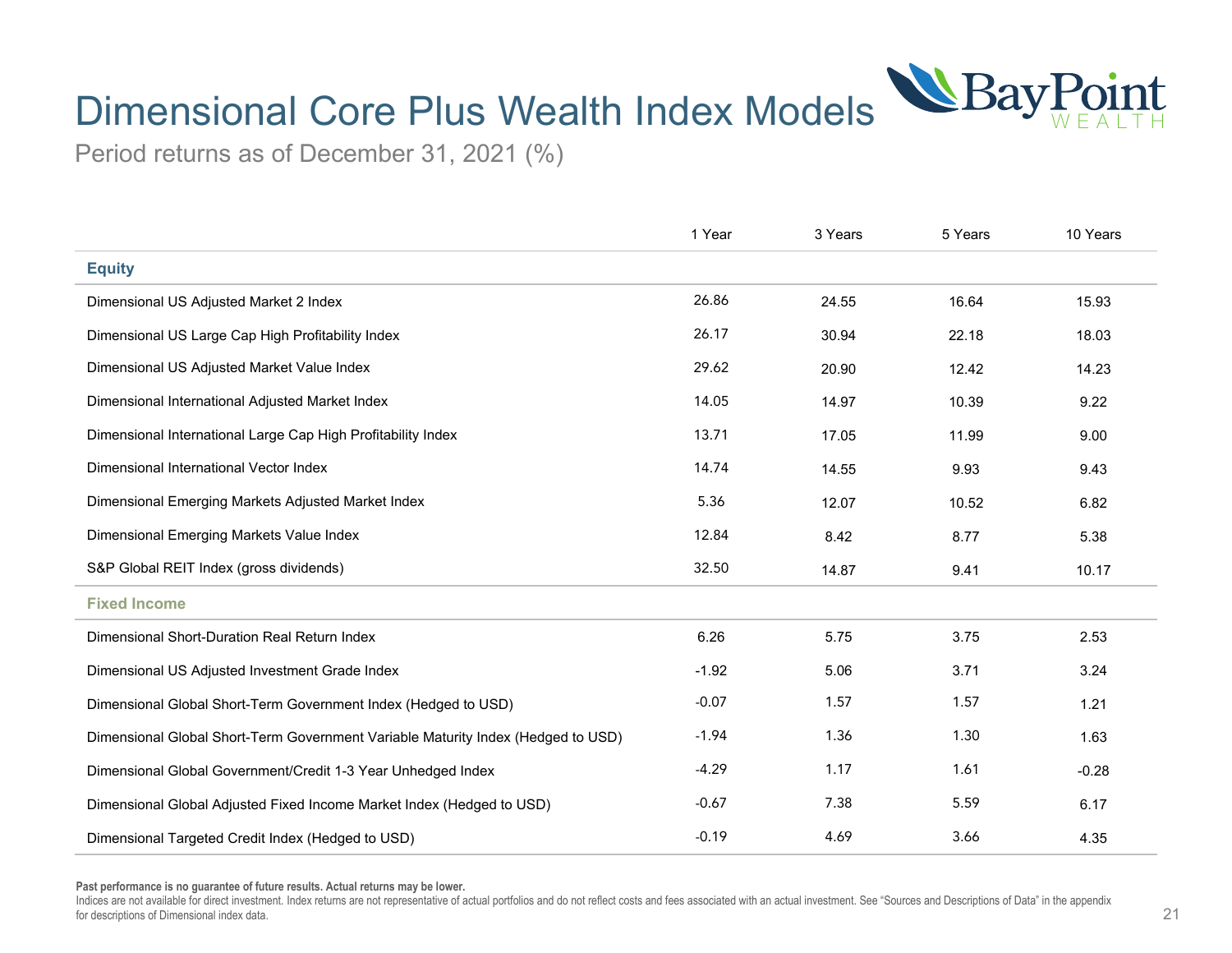#### **DIMENSIONAL CORE PLUS 100/0 WEALTH INDEX MODEL**

January 1985–present Dimensional Wealth Index Model data compiled by Dimensional. The Dimensional Core Plus 100/0 Wealth Index Model combines the following indices: Dimensional US Adjusted Market 2 Index, Dimensional US Adjusted Market Value Index, Dimensional US Large Cap High Profitability Index, Dimensional International Adjusted Market Index, Dimensional International Vector Index, Dimensional International Large Cap High Profitability Index, Dimensional Emerging Markets Adjusted Market Index, Dimensional Emerging Markets Value Index, and the S&P Global REIT Index (gross dividends). The weight of the REIT index is based on the market capitalization weight of equity REITs within the global universe of eligible stocks and equity REITs, rounded to the nearest 1%. Within the remaining non-REIT allocation, US equities are overweight relative to their market capitalization weight. The weights of the US, developed ex US, and emerging markets equities are then rescaled to sum to the total non-REIT weight of the Wealth Index Model and are all rounded to the nearest 1%. Regional weights are rebalanced quarterly. Within the US equity allocation, each month the weights of the Dimensional US Adjusted Market 2 Index, Dimensional US Adjusted Market Value Index, and Dimensional US Large Cap High Profitability Index are 66.67%, 16.67%, and 16.67%, respectively. Within the developed ex US equity allocation, each month the weights of the Dimensional International Adjusted Market Index, Dimensional International Vector Index, and Dimensional International Large Cap High Profitability Index are 60%, 20%, and 20%, respectively. Within the emerging market equity allocation, each month the weights of the Dimensional Emerging Markets Adjusted Market Index and Dimensional Emerging Markets Value Index are equal. The Wealth Index Model returns are calculated monthly as a weighted average of the returns of the underlying indices. The Dimensional Core Plus 100/0 Wealth Index Model has been retrospectively calculated by Dimensional and did not exist prior to March 2020.

#### **DIMENSIONAL CORE PLUS 80/20 WEALTH INDEX MODEL**

January 1985–present Dimensional Wealth Index Model data compiled by Dimensional. 80% of the weight is allocated to the Dimensional Core Plus 100/0 Wealth Index Model and 20% of the weight is allocated to the Dimensional Global Adjusted Fixed Income Market Index (Hedged to USD). The Wealth Index Model returns are calculated monthly as a weighted average of the returns of the underlying indices. The Dimensional Global Adjusted Fixed Income Market Index (Hedged to USD) is represented by Bloomberg US Aggregate Bond Index from January 1985 to December 1989 and the Bloomberg Global Aggregate Bond Index (Hedged to USD) from January 1990 to January 1999. The Dimensional Core Plus 80/20 Wealth Index Model has been retrospectively calculated by Dimensional and did not exist prior to March 2020.

#### **DIMENSIONAL CORE PLUS 60/40 WEALTH INDEX MODEL**

January 1985–present Dimensional Wealth Index Model data compiled by Dimensional. 60% of the weight is allocated to the Dimensional Core Plus 100/0 Wealth Index Model and 40% of the weight is allocated to the following fixed income indices: Dimensional Global Adjusted Fixed Income Market Index (Hedged to USD) (20%) and Dimensional US Adjusted Investment Grade Index (20%). The Wealth Index Model returns are calculated monthly as a weighted average of the returns of the underlying indices. The Dimensional Global Adjusted Fixed Income Market Index (Hedged to USD) is represented by Bloomberg US Aggregate Bond Index from January 1985 to December 1989 and the Bloomberg Global Aggregate Bond Index (Hedged to USD) from January 1990 to January 1999. The Dimensional Core Plus 60/40 Wealth Index Model has been retrospectively calculated by Dimensional and did not exist prior to March 2020.

#### **DIMENSIONAL CORE PLUS 40/60 WEALTH INDEX MODEL**

January 1985–present Dimensional Wealth Index Model data compiled by Dimensional. 40% of the weight is allocated to the Dimensional Core Plus 100/0 Wealth Index Model and 60% of the weight is allocated to the following fixed income indices: Dimensional Targeted Credit Index (Hedged to USD) (20%), Dimensional Global Short-Term Government Variable Maturity Index (Hedged to USD) (20%), and Dimensional US Adjusted Investment Grade Index (20%). The Wealth Index Model returns are calculated monthly as a weighted average of the returns of the underlying indices. The Dimensional Targeted Credit Index is represented by the Bloomberg US Credit 1–3 Year Bond Index from January 1985 to January 1999. The Dimensional US Adjusted Investment Grade Index is represented by Bloomberg US Aggregate Bond Index from January 1985 to January 1989. The Dimensional Core Plus 40/60 Wealth Index Model has been retrospectively calculated by Dimensional and did not exist prior to March 2020.

#### **DIMENSIONAL CORE PLUS 20/80 WEALTH INDEX MODEL**

Dimensional Wealth Index Model data compiled by Dimensional. 20% of the weight is allocated to the Dimensional Core Plus 100/0 Wealth Index Model, and 80% of the weight is allocated to the following fixed income indices: Dimensional Global Government/Credit 1–3 Year Unhedged Index (30%), Dimensional Targeted Credit Index (Hedged to USD) (10%), Dimensional Global Short-Term Government Variable Maturity Index (Hedged to USD) (20%), and Dimensional US Adjusted Investment Grade Index (20%). The Wealth Index Model returns are calculated monthly as a weighted average of the returns of the underlying indices. The Dimensional Global Government/Credit 1–3 Year Unhedged Index is represented by the Bloomberg US Government/Credit 1–3 Year Bond Index from January 1985 to January 1999. The Dimensional Targeted Credit Index is represented by the Bloomberg US Credit 1–3 Year Bond Index from January 1985 to January 1999. The Dimensional US Adjusted Investment Grade Index is represented by Bloomberg US Aggregate Bond Index from January 1985 to January 1989. The Dimensional Core Plus 20/80 Wealth Index Model has been retrospectively calculated by Dimensional and did not exist prior to March 2020.

#### **DIMENSIONAL CORE PLUS 0/100 WEALTH INDEX MODEL**

Dimensional Wealth Index Model data compiled by Dimensional. The Dimensional Core Plus 0/100 Wealth Index Model combines the following indices: Dimensional Global Short-Term Government Index (Hedged to USD) (20%), Dimensional Global Government/Credit 1–3 Year Unhedged Index (40%), Dimensional Short-Duration Real Return Index (20%), and Dimensional Global Short-Term Government Variable Maturity Index (Hedged to USD) (20%). The Wealth Index Model returns are calculated monthly as a weighted average of the returns of the underlying indices. The Dimensional Global Short-Term Government Index (Hedged to USD) is represented by the Bloomberg US Government 1–3 Year Bond Index at 75% weight and the ICE BofA US 3-Month Treasury Bill Index at 25% weight from January 1985 to October 1992 and the Bloomberg US Government 1–2 Year Bond Index from November 1992 to January 1999. The Dimensional Global Government/Credit 1–3 Year Unhedged Index is represented by the Bloomberg US Government/Credit 1–3 Year Bond Index from January 1985 to January 1999. The Dimensional Short-Duration Real Return Index is not available back to 1985. The Dimensional Short-Duration Real Return Index is represented by Bloomberg US TIPS Index 1–5 Years from August 1997 to October 2006. Prior to August 1997, its weight is redistributed pro rata to the other fixed income indices. The Dimensional Core Plus 0/100 Wealth Index Model has been retrospectively calculated by Dimensional and did not exist prior to March 2020.

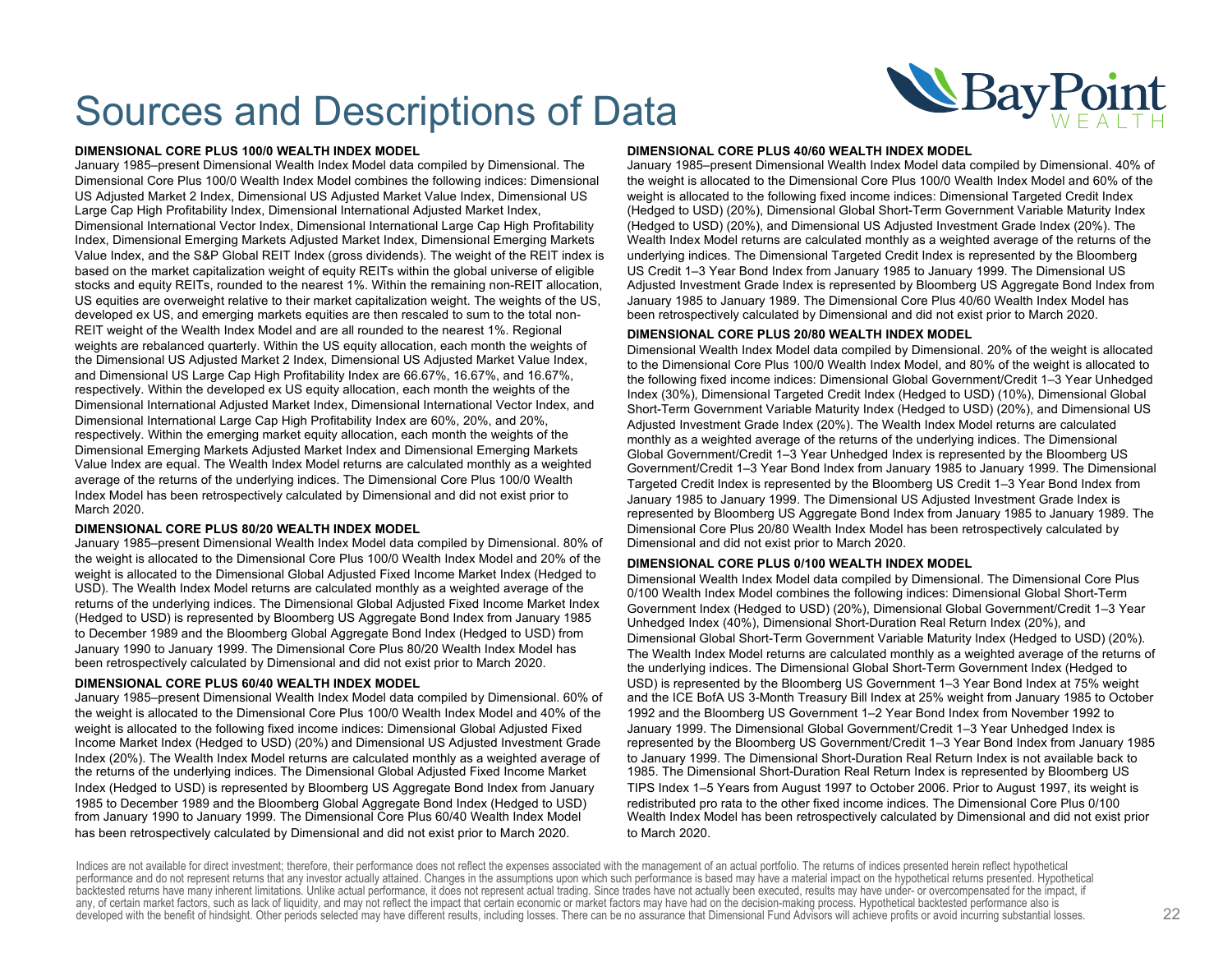

#### **DIMENSIONAL US ADJUSTED MARKET 2 INDEX**

January 1975–present Compiled by Dimensional from CRSP and Compustat data. Targets all securities of US companies traded on the NYSE, NYSE MKT (formerly AMEX), and Nasdaq Global Market with an emphasis on companies with smaller capitalization, lower relative price, and higher profitability, excluding those with the lowest profitability and highest relative price within the small cap universe. The index also excludes those companies with the highest asset growth within the small cap universe. Profitability is defined as operating income before depreciation and amortization minus interest expense divided by book equity. Asset growth is defined as change in total assets from the prior fiscal year to current fiscal year. The index overweights securities of companies with smaller capitalization and lower relative price to a greater degree than the Dimensional US Adjusted Market 1 Index. Exclusions: non-US companies, REITs, UITs, and investment companies. The index has been retroactively calculated by Dimensional and did not exist prior to March 2007. The calculation methodology was amended in January 2014 to include profitability as a factor in selecting securities for inclusion in the index. The calculation methodology was amended in December 2019 to include asset growth as a factor in selecting securities for inclusion in the index. Prior to January 1975 Targets all securities of US companies traded on the NYSE, NYSE MKT (formerly AMEX), and Nasdaq Global Market with an emphasis on companies with smaller capitalization and lower relative price.

#### **DIMENSIONAL US LARGE CAP HIGH PROFITABILITY INDEX**

Compiled by Dimensional from CRSP and Compustat data. Targets securities of US companies with market capitalizations above the 1,000th largest company whose profitability is in the top 35% of all large cap companies after the exclusion of utilities, companies lacking financial data, and companies with negative relative price. The index emphasizes companies with lower relative price, higher profitability, and lower market capitalization. Profitability is defined as operating income before depreciation and amortization minus interest expense divided by book equity. Exclusions: non-US companies, REITs, UITs, and investment companies. The index has been retroactively calculated by Dimensional and did not exist prior to December 2016.

#### **DIMENSIONAL US ADJUSTED MARKET VALUE INDEX**

January 1975–present Compiled by Dimensional from CRSP and Compustat data. Targets all securities of US companies traded on the NYSE, NYSE MKT (formerly AMEX), and Nasdaq Global Market with an emphasis on companies with smaller capitalization, lower relative price, and higher profitability, excluding those with the lowest profitability and highest relative price within the small cap universe. The index also excludes those companies with the highest asset growth within the small cap universe. Profitability is defined as operating income before depreciation and amortization minus interest expense divided by book equity. Asset growth is defined as change in total assets from the prior fiscal year to current fiscal year. The index overweights securities of companies with smaller capitalization and lower relative price to a greater degree than the Dimensional US Adjusted Market 2 Index. Exclusions: non-US companies, REITs, UITs, and investment companies. The index has been retroactively calculated by Dimensional and did not exist prior to March 2007. The calculation methodology

was amended in January 2014 to include profitability as a factor in selecting securities for inclusion in the index. The calculation methodology was amended in December 2019 to include asset growth as a factor in selecting securities for inclusion in the index.

#### **DIMENSIONAL INTERNATIONAL ADJUSTED MARKET INDEX**

Compiled by Dimensional from Bloomberg securities data. Targets all the securities in the eligible markets with an emphasis on companies with smaller market capitalization, lower relative price, and higher profitability, excluding those with the lowest profitability and highest relative price within their country's small cap universe. The index also excludes those companies with the highest asset growth within their country's small cap universe. Profitability is defined as operating income before depreciation and amortization minus interest expense divided by book equity. Asset growth is defined as change in total assets from the prior fiscal year to current fiscal year. Exclusions: REITs and investment companies. The index has been retroactively calculated by Dimensional and did not exist prior to April 2008. The calculation methodology was amended in January 2014 to include profitability as a factor in selecting securities for inclusion in the index. The calculation methodology was amended in November 2019 to include asset growth as a factor in selecting securities for inclusion in the index.

### **DIMENSIONAL INTERNATIONAL LARGE CAP HIGH PROFITABILITY INDEX**

Compiled by Dimensional from Bloomberg securities data. Targets large cap securities in the eligible markets whose profitability is in the top 35% of their country's large cap securities, after the exclusion of utilities and companies with either negative or missing relative price data. The index emphasizes companies with lower relative price, higher profitability, and lower market capitalization. Profitability is defined as operating income before depreciation and amortization minus interest expense divided by book equity. Exclusions: REITs and investment companies. The index has been retroactively calculated by Dimensional and did not exist prior to December 2016.

#### **DIMENSIONAL INTERNATIONAL VECTOR INDEX**

Compiled by Dimensional from Bloomberg securities data. Targets all the securities in the eligible markets with an emphasis on companies with smaller market capitalization, lower relative price, and higher profitability, excluding those with the lowest profitability and highest relative price within their country's small cap universe. The index also excludes those companies with the highest asset growth within their country's small cap universe. Profitability is defined as operating income before depreciation and amortization minus interest expense divided by book equity. Asset growth is defined as change in total assets from the prior fiscal year to current fiscal year. The index overweights securities of companies with smaller capitalization and lower relative price to a greater degree than the Dimensional International Adjusted Market Index. Exclusions: REITs and investment companies. The index has been retroactively calculated by Dimensional and did not exist prior to April 2008. The calculation methodology was amended in January 2014 to include profitability as a factor in selecting securities for inclusion in the index. The calculation methodology was amended in November 2019 to include asset growth as a factor in selecting securities for inclusion in the index.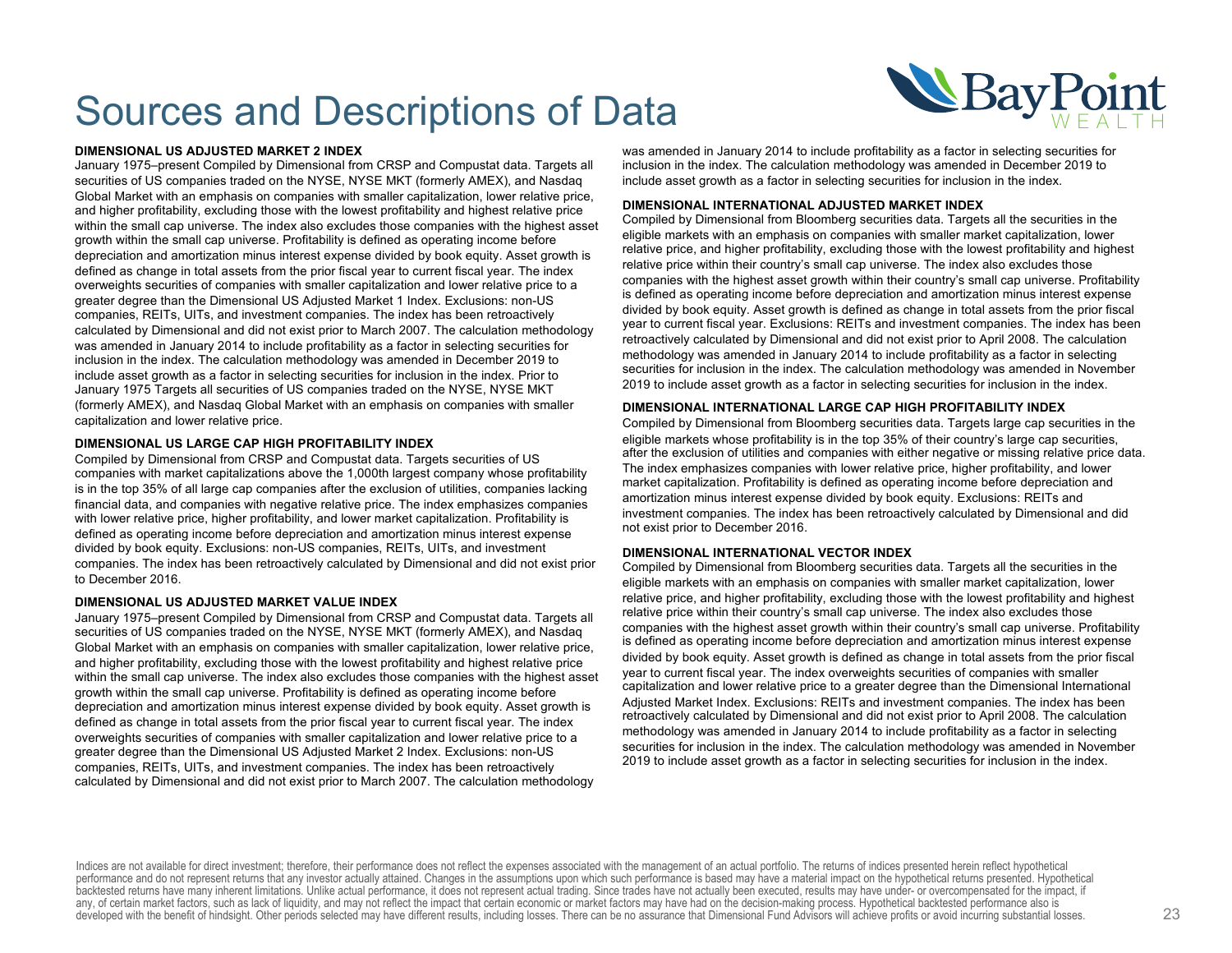

#### **DIMENSIONAL EMERGING MARKETS ADJUSTED MARKET INDEX**

Compiled by Dimensional from Bloomberg securities data. Targets all securities in the eligible markets with an emphasis on companies with smaller market capitalization, lower relative price, and higher profitability, excluding those with the lowest profitability and highest relative price within their country's small cap universe. The index also excludes those companies with the highest asset growth within their country's small cap universe. Profitability is defined as operating income before depreciation and amortization minus interest expense divided by book equity. Asset growth is defined as change in total assets from the prior fiscal year to current fiscal year. Exclusions: REITs and investment companies. The index has been retroactively calculated by Dimensional and did not exist prior to April 2008. The calculation methodology was amended in January 2014 to include profitability as a factor in selecting securities for inclusion in the index. The calculation methodology was amended in November 2019 to include asset growth as a factor in selecting securities for inclusion in the index.

#### **DIMENSIONAL EMERGING MARKETS VALUE INDEX**

January 1990–present Compiled by Dimensional from Bloomberg securities data. Targets securities of companies whose relative price is in the bottom 33% of their country's companies, after the exclusion of utilities and companies with either negative or missing relative price data. The index emphasizes companies with smaller capitalization, lower relative price, and higher profitability, excluding those with the lowest profitability within their country's small cap universe. The index also excludes those companies with the highest asset growth within their country's small cap universe. Profitability is defined as operating income before depreciation and amortization minus interest expense divided by book equity. Asset growth is defined as change in total assets from the prior fiscal year to current fiscal year. Exclusions: REITs and investment companies. The index has been retroactively calculated by Dimensional and did not exist prior to April 2008. The calculation methodology was amended in January 2014 to include profitability as a factor in selecting securities for inclusion in the index. The calculation methodology was amended in November 2019 to include asset growth as a factor in selecting securities for inclusion in the index.

#### **S&P GLOBAL REIT INDEX**

Shown in gross dividends. S&P data © 2022 S&P Dow Jones Indices LLC, a division of S&P Global. All rights reserved.

#### **DIMENSIONAL SHORT-DURATION REAL RETURN INDEX**

Compiled by Dimensional using data provided by Bloomberg. Includes securities in Bloomberg US 3–5 Year Government, Credit Aaa, Aa, A, Baa indices; Bloomberg US 1–3 Year Government, Credit Aaa, Aa, A, Baa indices; Bloomberg Inflation Swap USD 2YR Zero Coupon Index (Excess Return); and Bloomberg Inflation Swap USD 5YR Zero Coupon Index (Excess Return). For the fixed income component of the index, we do the following: (1) Securities can be over- or underweighted based on government/credit spreads. When the difference in yields between credit and government bonds is narrow, government bonds may be overweighted. When the difference in yields between credit and government bonds is wide, government bonds may be underweighted. (2) Securities can be over- or underweighted with respect to their market cap weight based on credit spreads. When the difference in yields

between AAA+AA and A+BBB is narrow, AAA+AA bonds may be held above market cap weight. When the difference in yields between AAA+AA and A+BBB is wide, AAA+AA bonds may be held below market cap weight. When the difference in yields between AAA+AA and BBB is narrow, BBB bonds may be held below market cap weight. When the difference in yields between AAA+AA and BBB is wide, BBB bonds may be held above market cap weight. (3) The duration of the index is based on the term spread (of real yields) between the real yields of the 3–5 year and 1–3 year credit bonds. Real yield is defined as nominal yield minus inflation swap rate. When the term spread is wide, the duration of the index can be longer than the duration of Bloomberg US Credit 1–5 Year Index. When the term spread is narrow, the duration of the index can be shorter than the duration of Bloomberg US Credit 1–5 Year Index. (4) The duration of the government component is based on the term spread (of real yields) between 3–5 year government bonds and 1–3 year government bonds. When the term spread is wide, the duration of the government component can be longer than the duration of Bloomberg US Government 1–5 Year Index. When the term spread is narrow, the duration of the index can be shorter than the duration of Bloomberg US Government 1–5 Year Index. We use the 2-year and 5-year inflation swap indices to construct an index to match the duration of the fixed income component. The Dimensional index return is the sum of the fixed income component and the inflation swap index return component. Rebalanced monthly. The index has been retroactively calculated by Dimensional and did not exist prior to January 2020.

#### **DIMENSIONAL US ADJUSTED INVESTMENT GRADE INDEX**

Compiled by Dimensional using data provided by Bloomberg. Includes securities in Bloomberg US 3–10 Year Government, Credit Aaa, Aa, A, Baa indices; and Bloomberg US 1–3 Year Government, Credit Aaa, Aa, A, Baa indices. Securities can be over- or underweighted based on government/credit spreads. When the difference in yields between credit and government bonds is narrow, government bonds may be held above 50%. When the difference in yields between credit and government bonds is wide, government bonds may be held below 50%. Securities can be over or underweighted with respect to their market cap weight based on credit spreads. When the difference in yields between AAA+AA and A+BBB is narrow, AAA+AA bonds may be held above market cap weight. When the difference in yields between AAA+AA and A+BBB is wide, AAA+AA bonds may be held below market cap weight. When the difference in yields between AAA+AA and BBB is narrow, BBB bonds may be held below market cap weight. When the difference in yields between AAA+AA and BBB is wide, BBB bonds may be held above market cap weight. The duration of the index is based on the term spread between 5–10 year government/credit bonds and 1–3 year government/credit bonds. When the term spread is wide, the duration of the index can be longer than the duration of Bloomberg US Aggregate Index. When the term spread is narrow, the duration of the index can be shorter than the duration of Bloomberg US Aggregate Index. The duration of the government component is based on the term spread between 5–10 year government bonds and 1–3 year government bonds. When the term spread is wide, the duration of the government component can be longer than the duration of Bloomberg US Government Index. When the term spread is narrow, the duration of the index can be shorter than the duration of Bloomberg US Government Index. The index has been retroactively calculated by Dimensional and did not exist prior to January 2017.